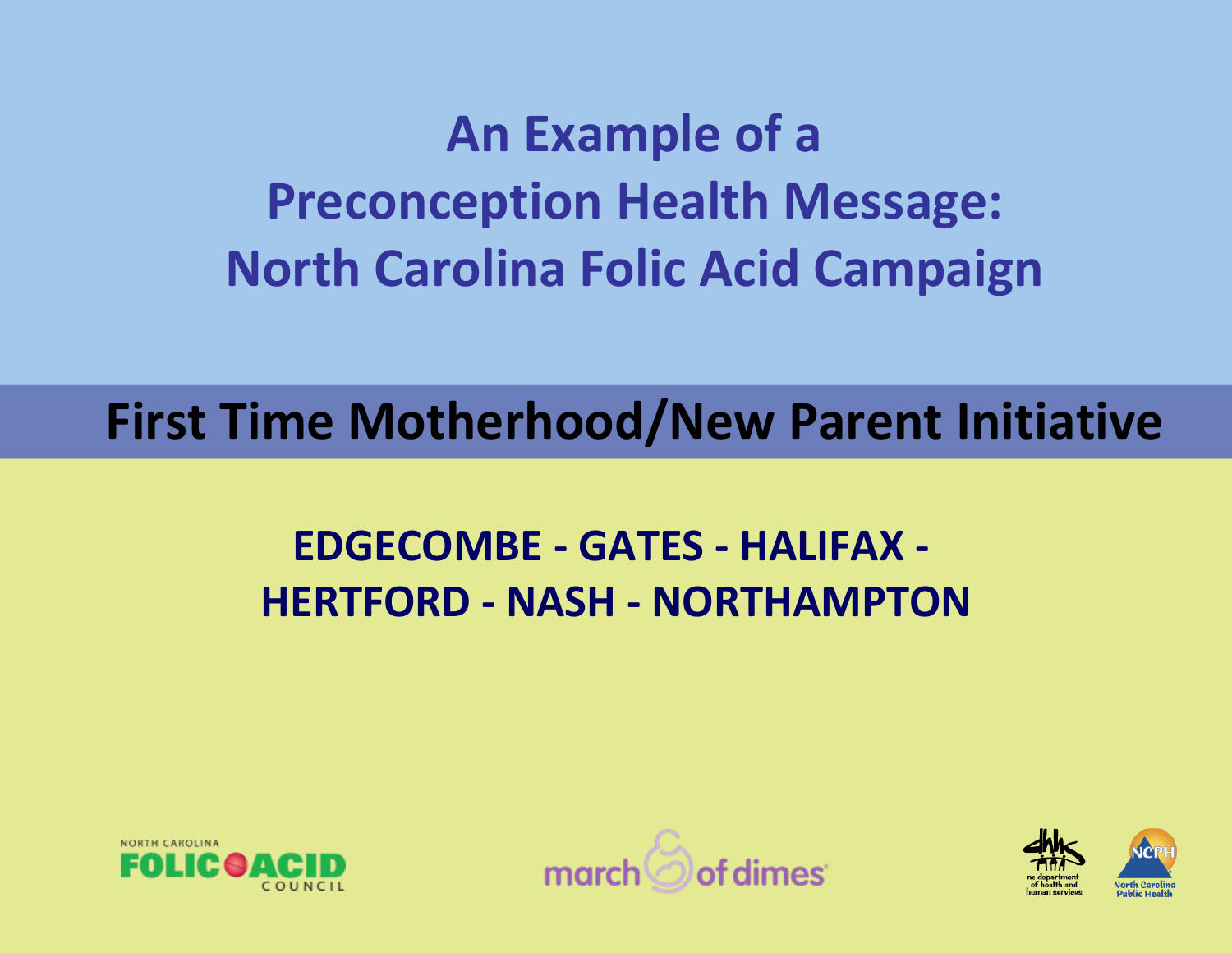### **About the NCFAC**

- The North Carolina Folic Acid Campaign is <sup>a</sup> statewide program whose mission is to improve health by promoting the benefits and consumption of folic acid
- Goal is to reduce the number of pregnancies affected by neural tube birth defects (NTDs), such as spina bifida and anencephaly
- Folic acid deficiency identified as <sup>a</sup> preconception risk factor in the CDC's 2006 guidelines

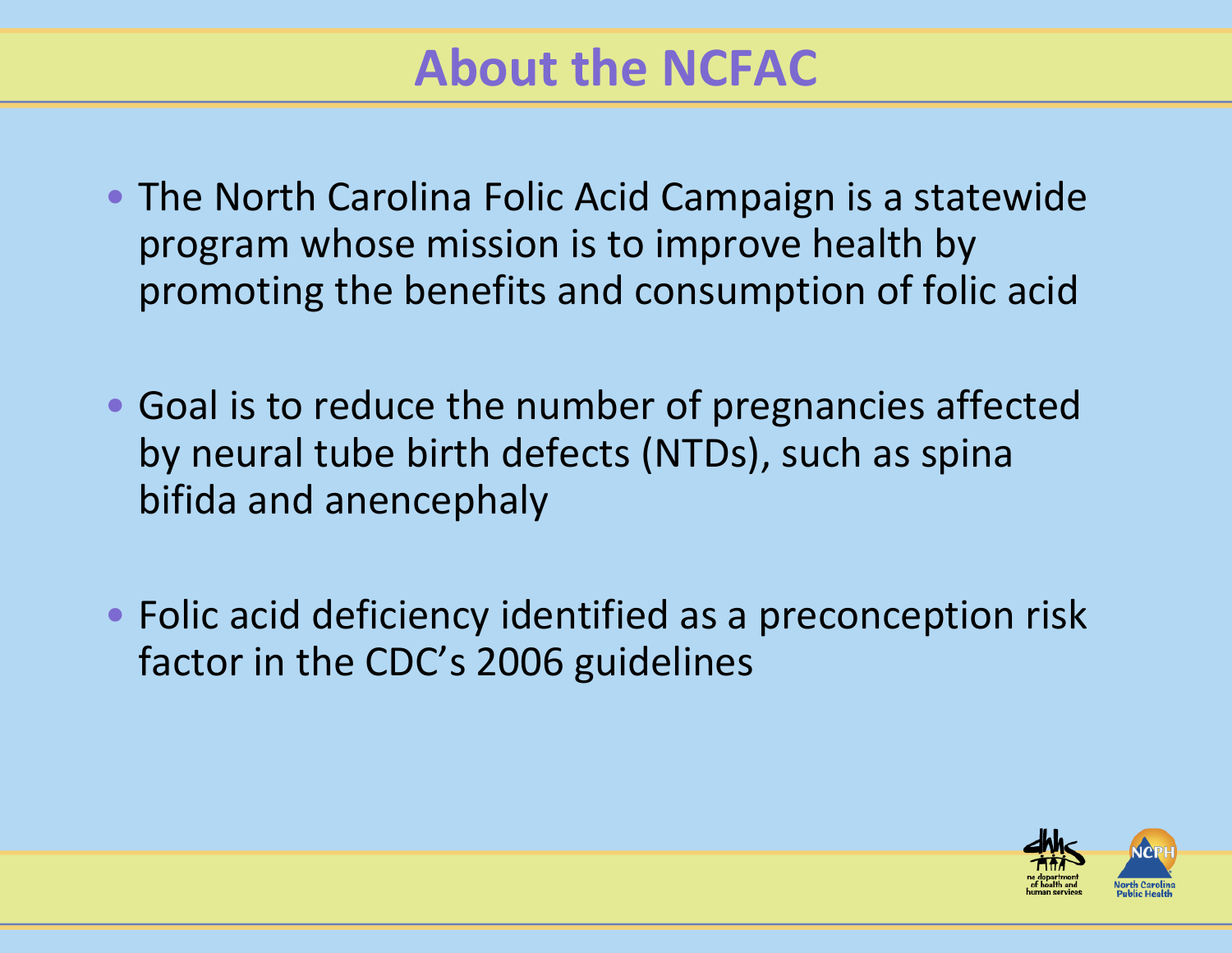## **About the NCFAC**

- Statewide staff working in all 100 counties
- Bilingual campaign (English/Spanish)
- Community education
- Health care provider education
- Marketing campaign
- FREE materials (English/Spanish) available via website (www.getfolic.com)

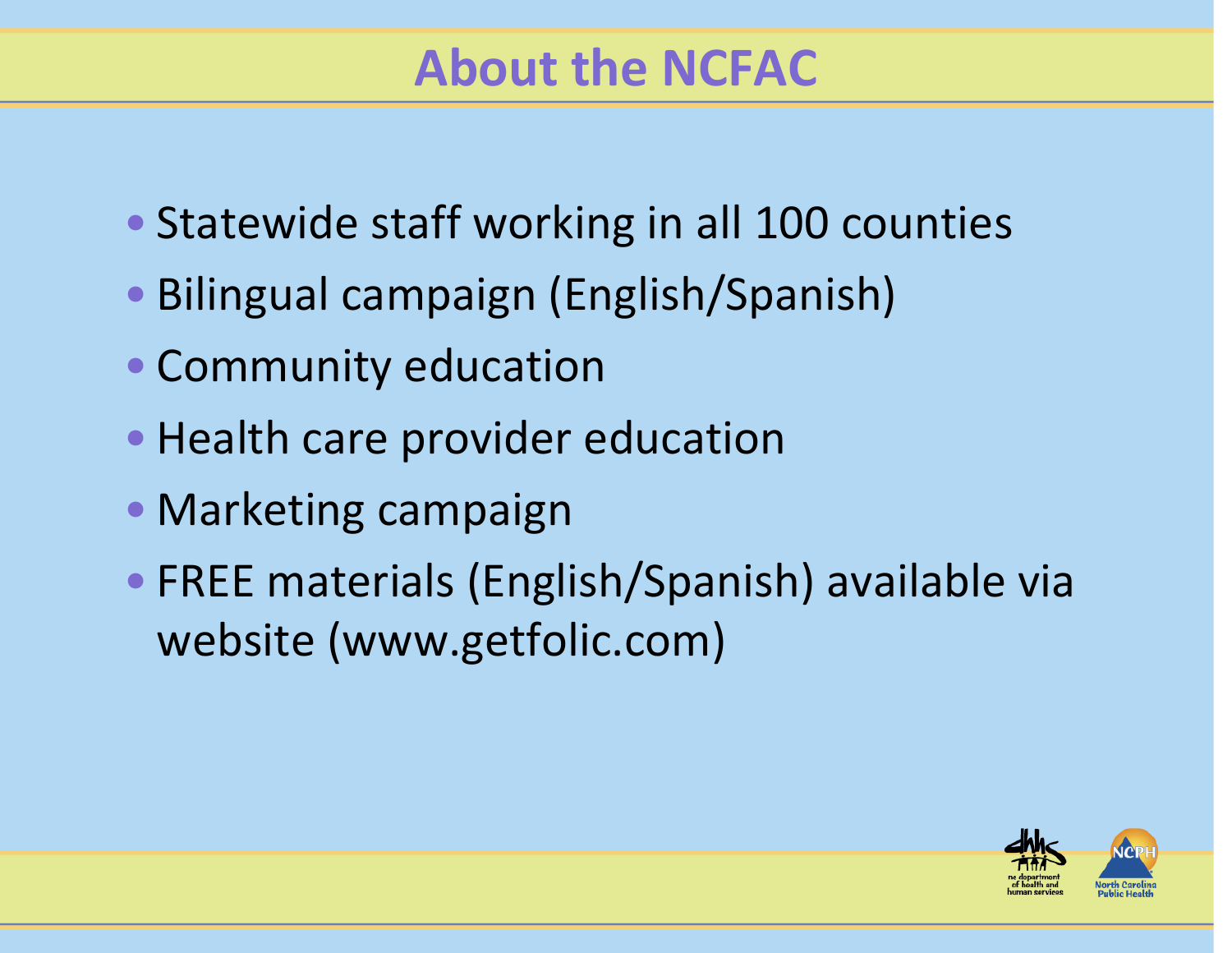# **Folic Acid 101**

Folic acid is <sup>a</sup> B‐vitamin that

- Aids cell growth and energy production
- Reduces the incidence of neural tube defects



- Is soluble in water
- Should be taken every day through <sup>a</sup> multivitamin
- Can also be found in <sup>a</sup> synthetic form in certain foods such as: orange juice, fortified breads and cereals, pasta, & rice
- Folate, <sup>a</sup> naturally occurring form, can be found in broccoli, spinach, and beans

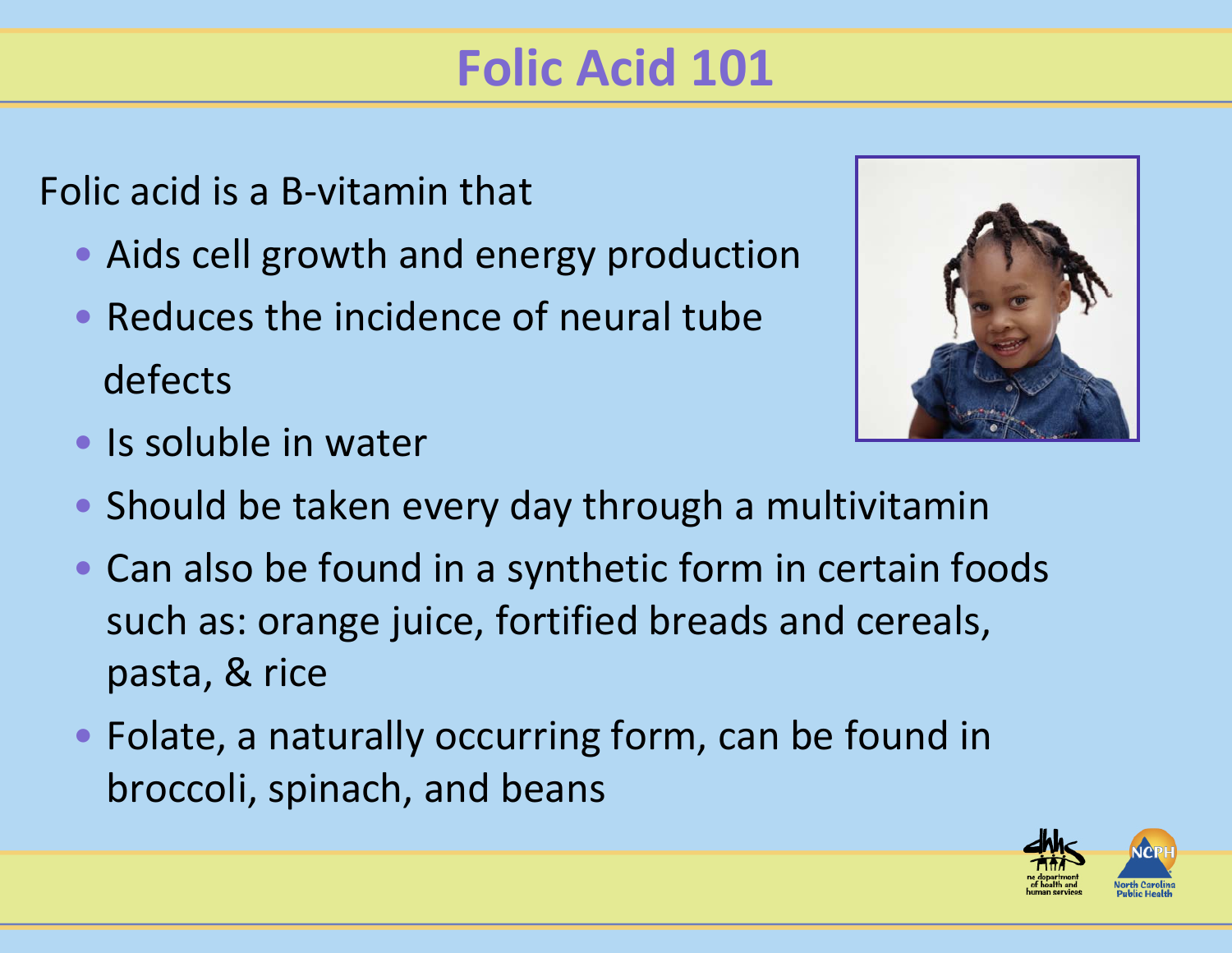# **Folic Acid and NTDs**

- If taken BEFORE pregnancy, folic acid can prevent up to 70% of neural tube defects (NTDs) such as spina bifida and anencephaly
- **Each year in NC approximately 200 pregnancies are affected by <sup>a</sup> neural tube defect**
- About half of these pregnancies result in spontaneous miscarriages, terminations, or fetal death, while the others will be born with some degree of disability, sometimes severe
- NTDs are expensive. In NC, Medicaid claims for infants with spina bifida exceed \$1 million per year

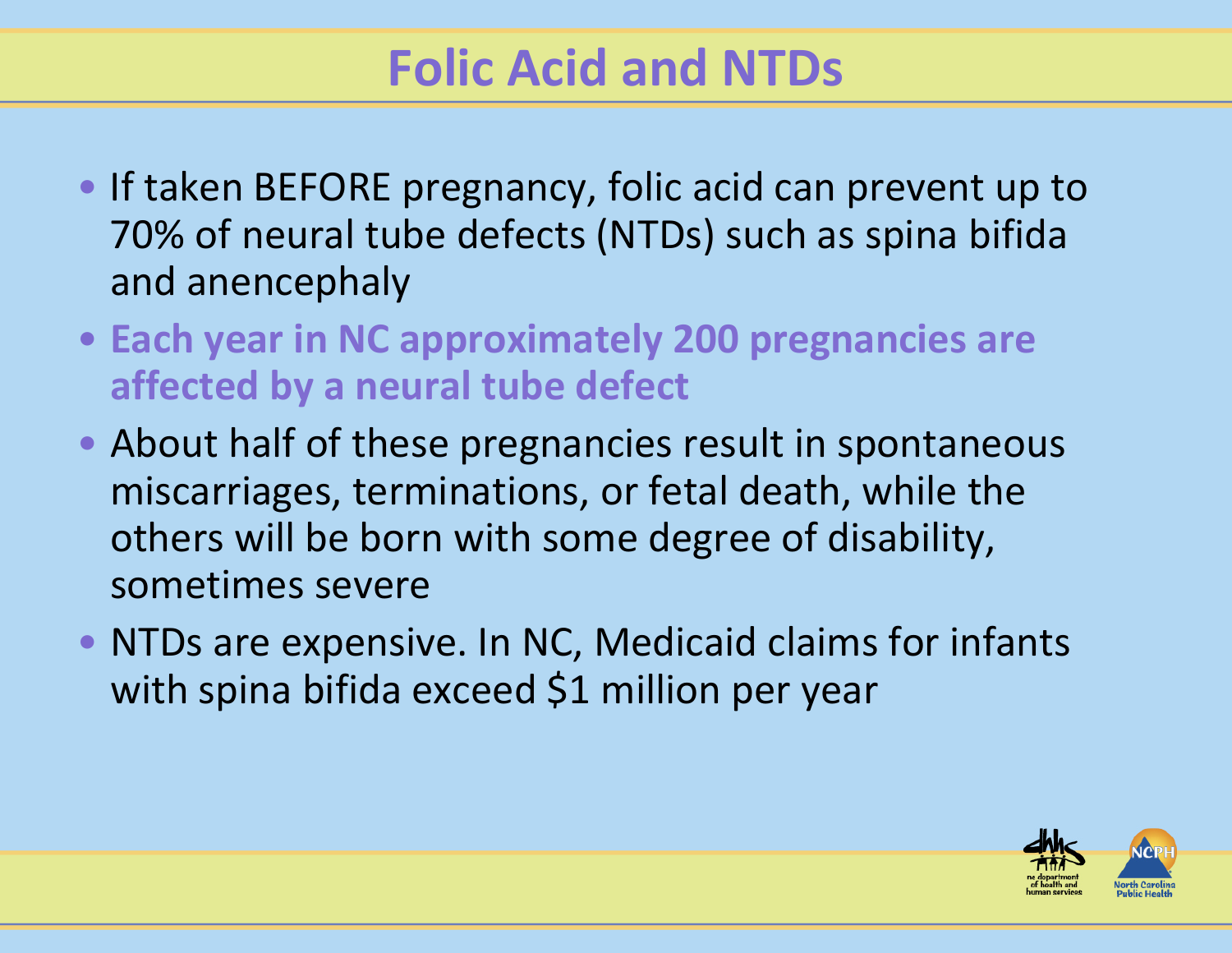# **Additional benefits of folic acid\***

• Taking before conception and/or during pregnancy, folic acid may also reduce the risk of cleft lip and cleft palate, congenital heart defects, preeclampsia, and pediatric cancer

- Folic acid may also reduce the risk later in life of
	- **Colon cancer**
	- **Heart disease**
	- **Stroke**

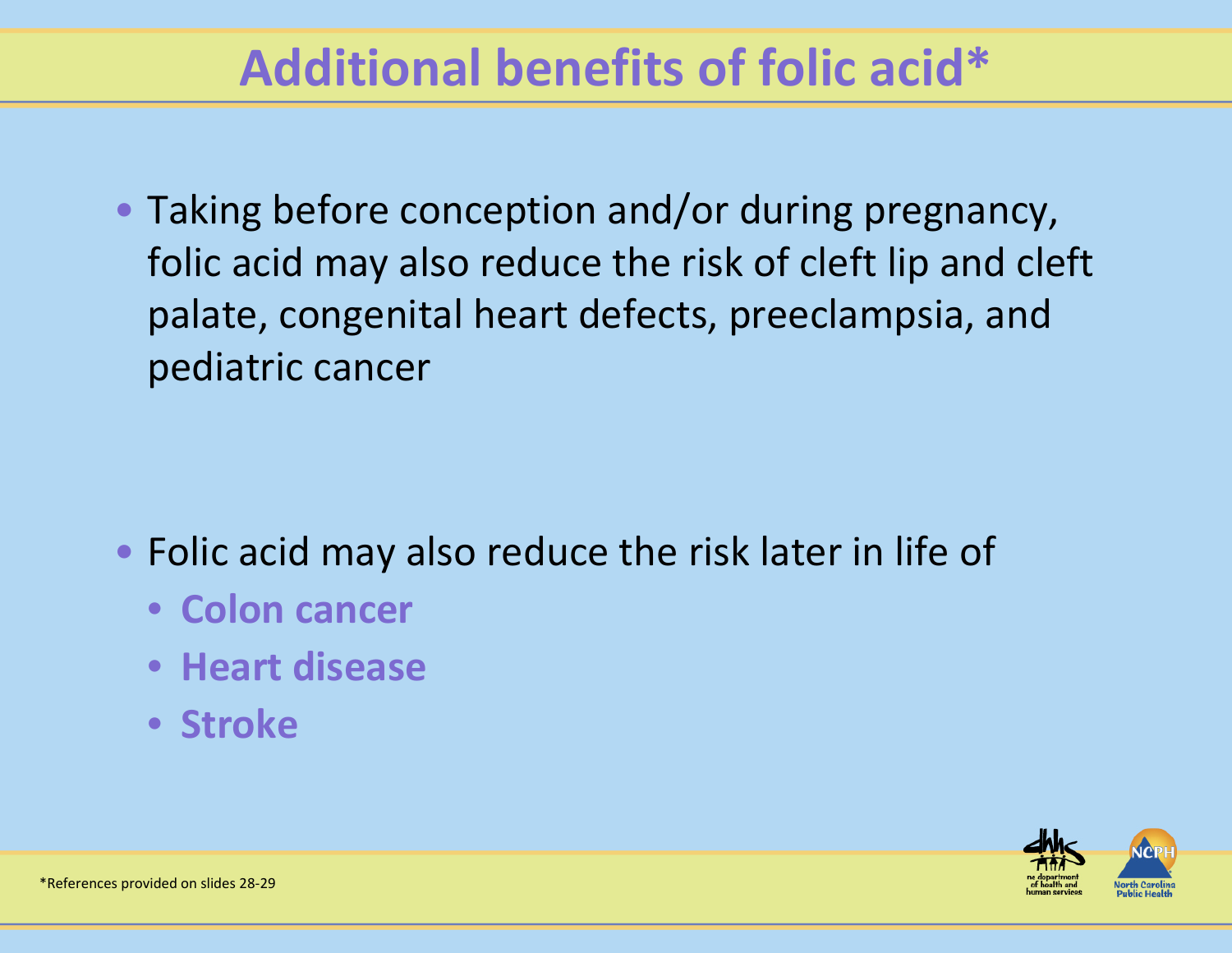### **NTDs in North Carolina**

#### **Incidence varies by geography**

| <b>NC</b>        | 6.7 per 10,000 live births |
|------------------|----------------------------|
| West             | 4.8                        |
| Triad            | 7.9                        |
| Piedmont         | 5.5                        |
| Triangle         | 5.9                        |
| <b>Cape Fear</b> | 8.4                        |
| East             | 7.0                        |

#### **Incidence varies by race**

Latino/Hispanic 11.8 per 10,000 live births non‐Latino African American 6.2 non‐Latino Caucasian 5.8

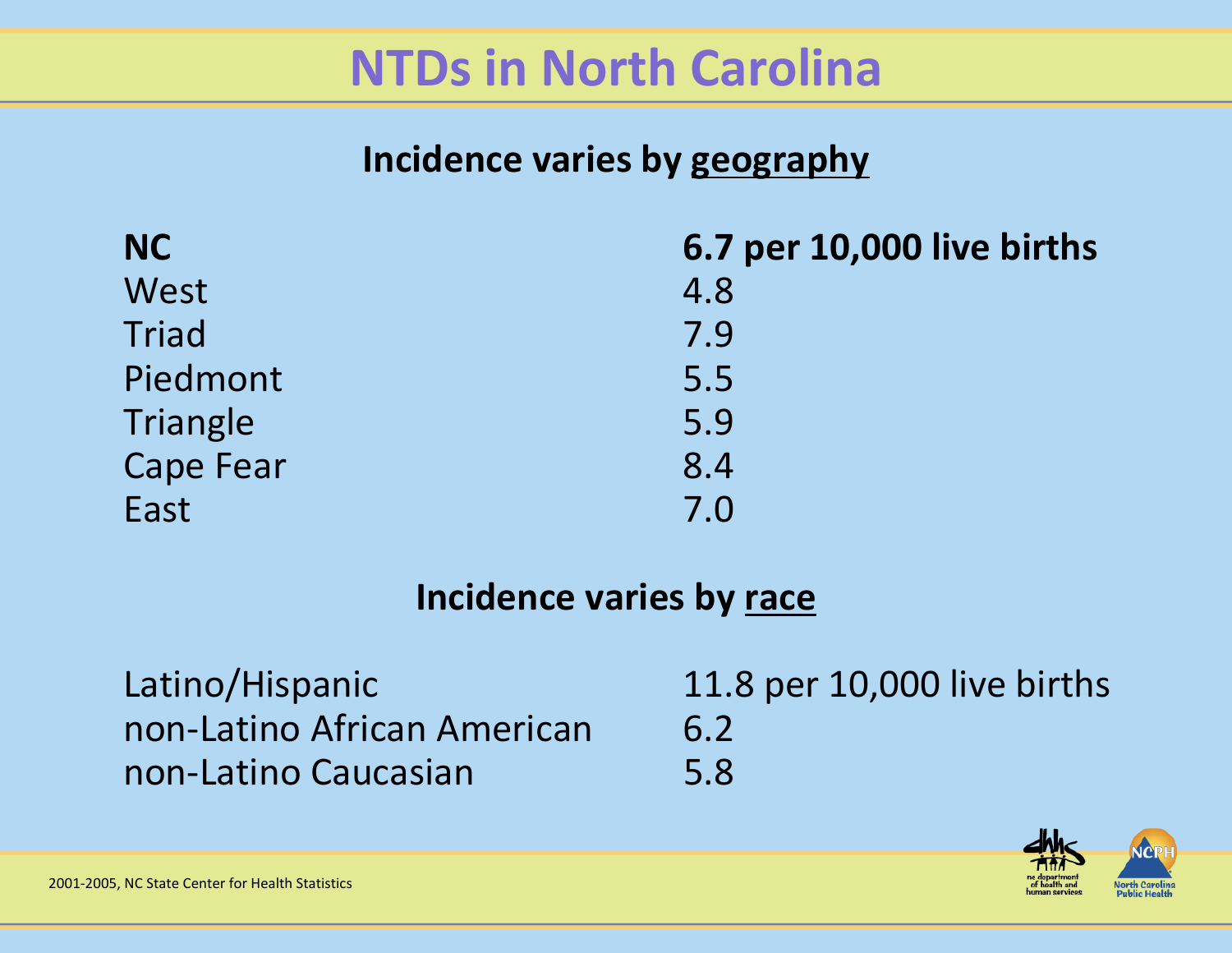# **U.S. Public Health Service Recommendation:**

"All women of childbearing age in the United States who are capable of becoming pregnant should consume 400 mcg of folic acid per day for the purpose of reducing their risk of having <sup>a</sup> pregnancy affected with spina bifida or other NTDs."

#### **What we know…**

- About half of all pregnancies in the US are unintended
- NTDs occur very early on in pregnancy, usually before <sup>a</sup> woman even knows she is pregnant

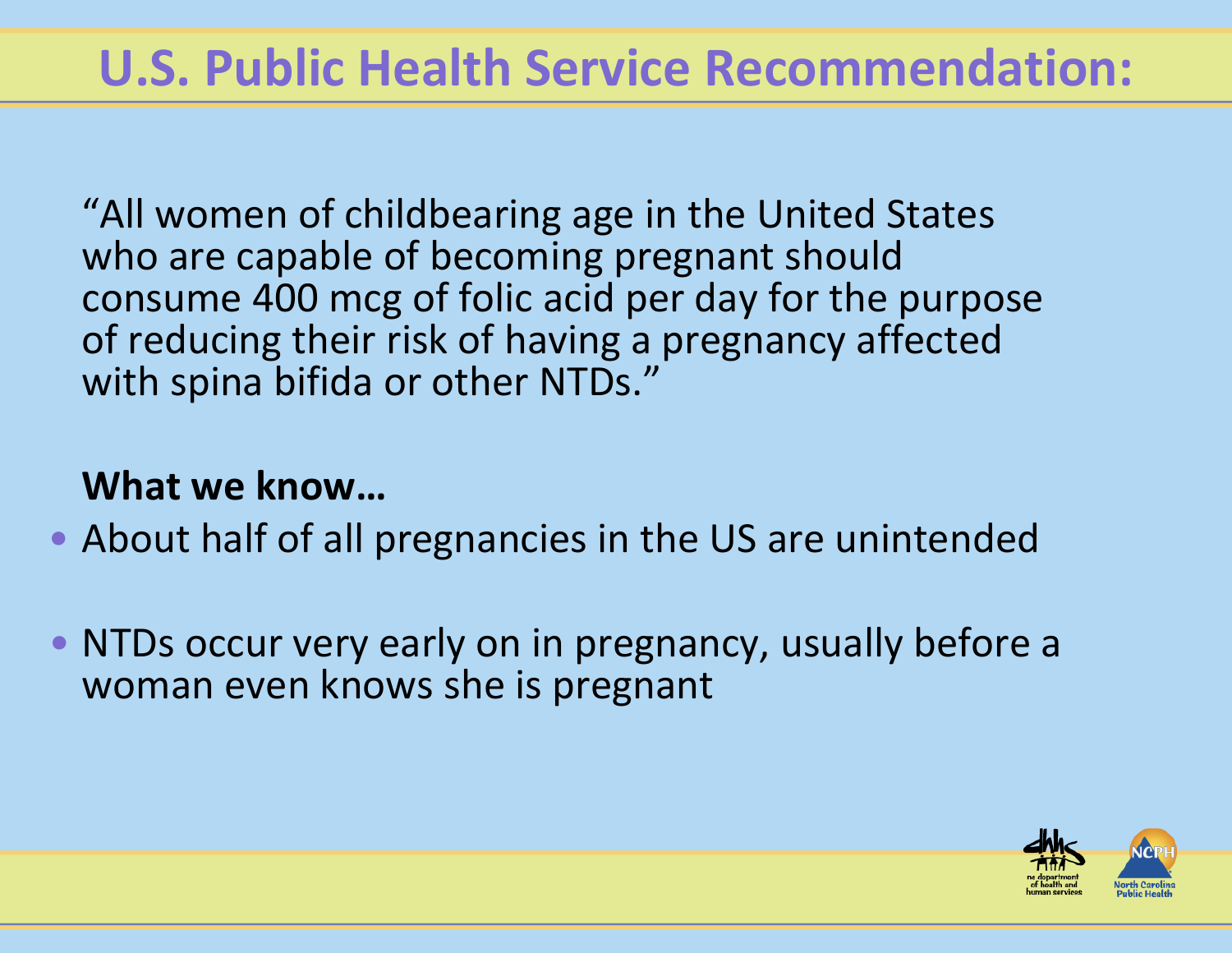- For women who have had <sup>a</sup> previous pregnancy affected by <sup>a</sup> neural tube defect, their risk of having another NTD affected pregnancy is 2%‐3%.
- The PHS recommendation for these women is to take 400 mcg daily when not planning to become pregnant and 4 milligrams of folic acid one month before planning/attempting <sup>a</sup> pregnancy and through the first three months of pregnancy.

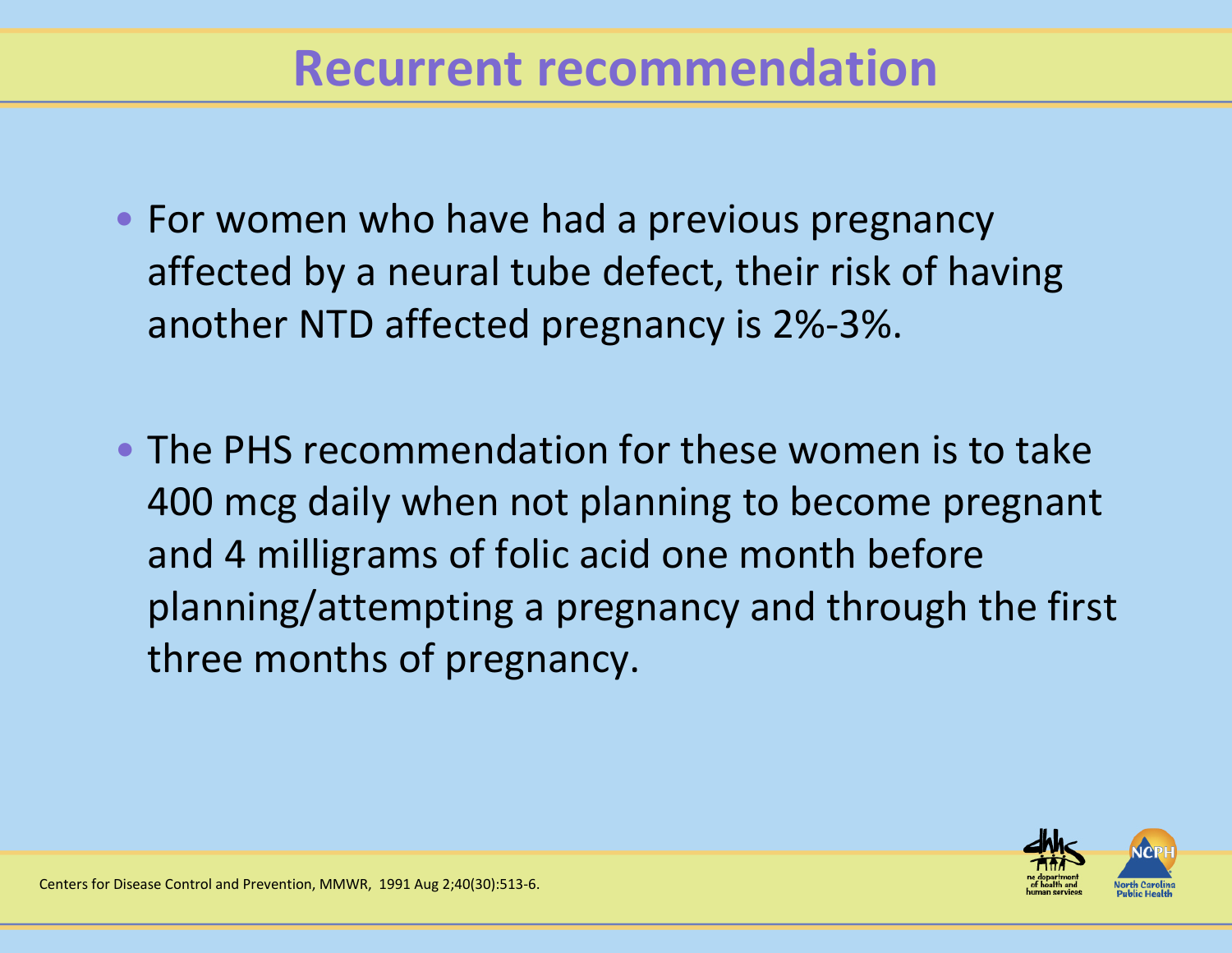# **Your patients are listening!**

• "Reinforcement of public awareness campaigns has been demonstrated to increase the use of folic acidsupplementation."



• March of Dimes Gallup Survey results between 2004‐2008 show that 86‐89% of women who do not take <sup>a</sup> daily multivitamin state they would likely do so if advised by their health care provider.

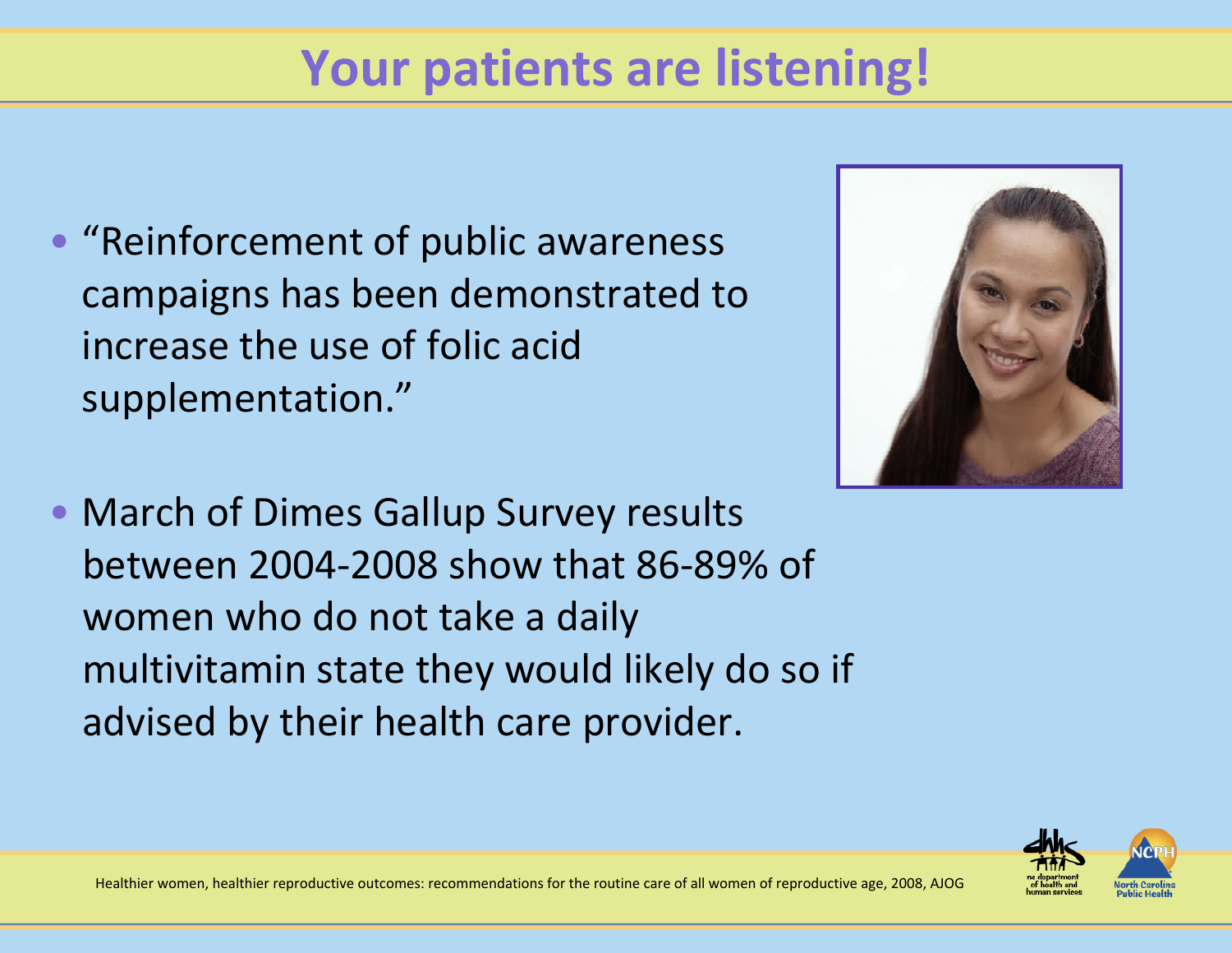# **What are providers talking about in N.C.?**

### **Data based on evaluation of N.C. Folic Acid Campaign's health care provider education program**

Methods:

- $\bullet$  Random selection of private practices statewide in 2007
	- Limited to OB‐GYN and family practices
	- Practices that already received intervention were excluded
- Health care providers defined as physicians, mid‐ levels, and all nursing staff

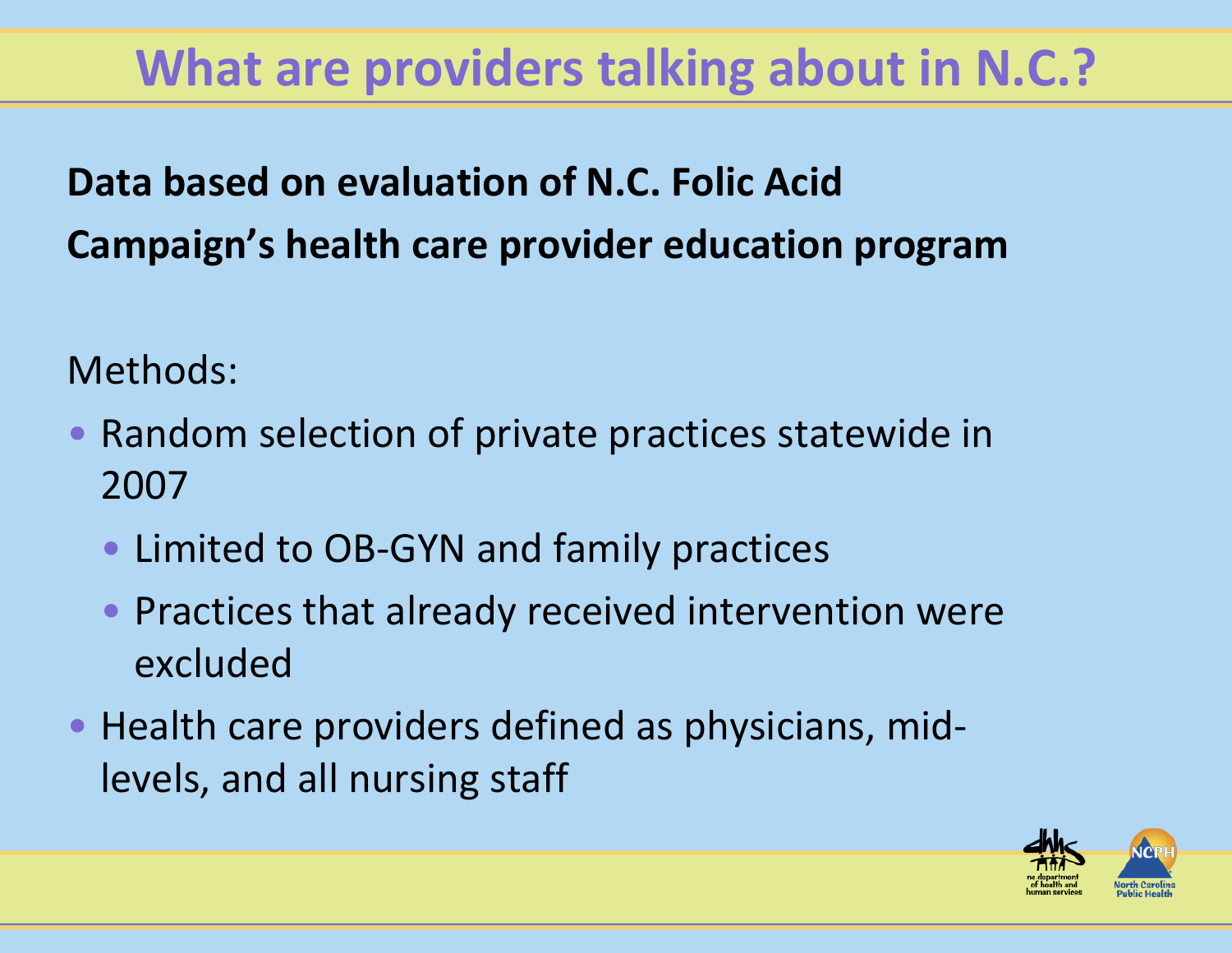**Results: Knowledge**

#### **Percent of healthcare providers who correctly identified:**

| Unintended pregnancy rate in U.S.  | 63% |
|------------------------------------|-----|
| Proper timing for folic acid       | 87% |
| supplementation to prevent NTDs    |     |
| Recommended dose of daily folic    | 53% |
| acid for women of childbearing age |     |

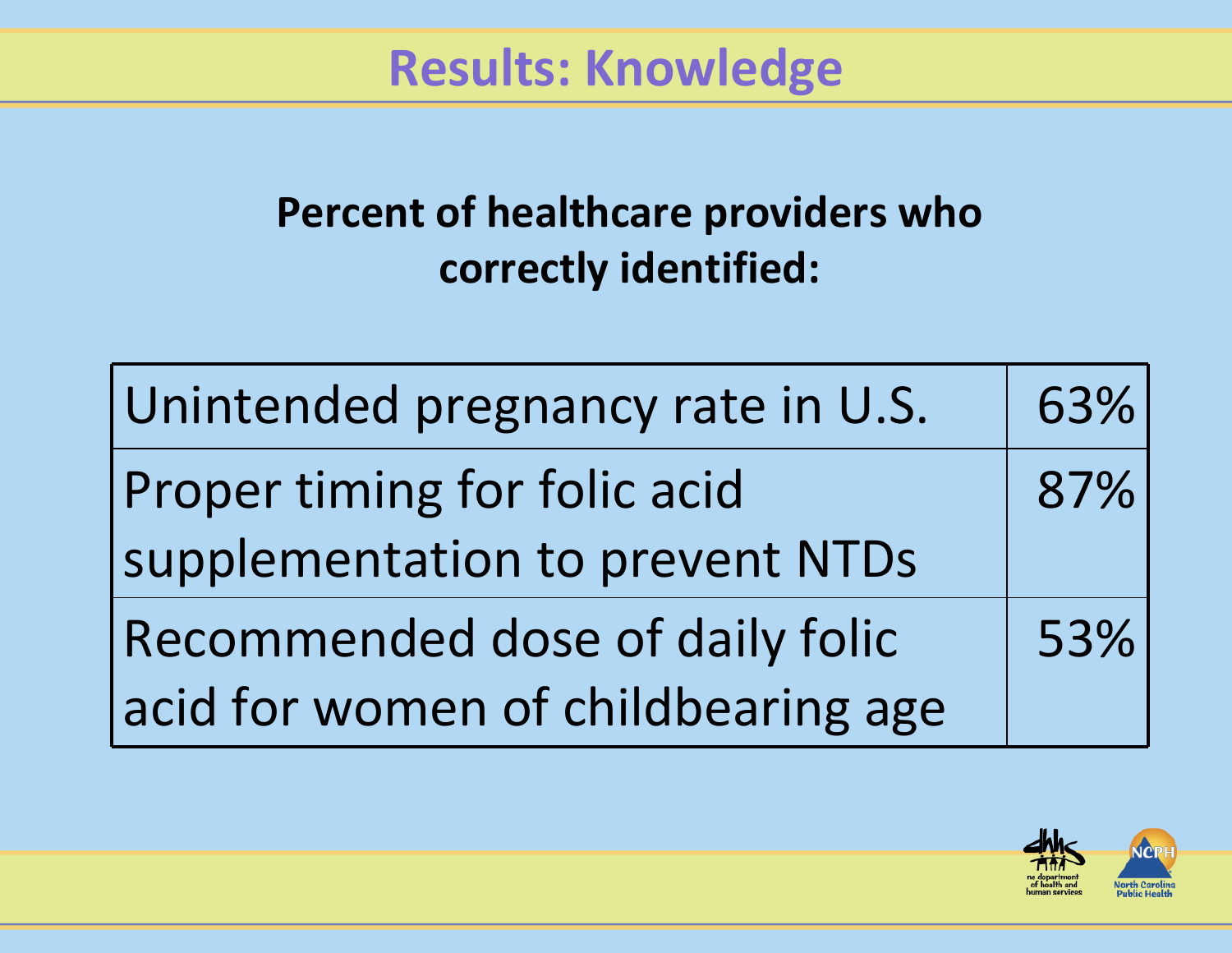### **Results: "Preconception" visit**

**Percent of health care providers who discuss the following preconception topics at <sup>a</sup> visit when <sup>a</sup> female patient expresses interest in pregnancy**



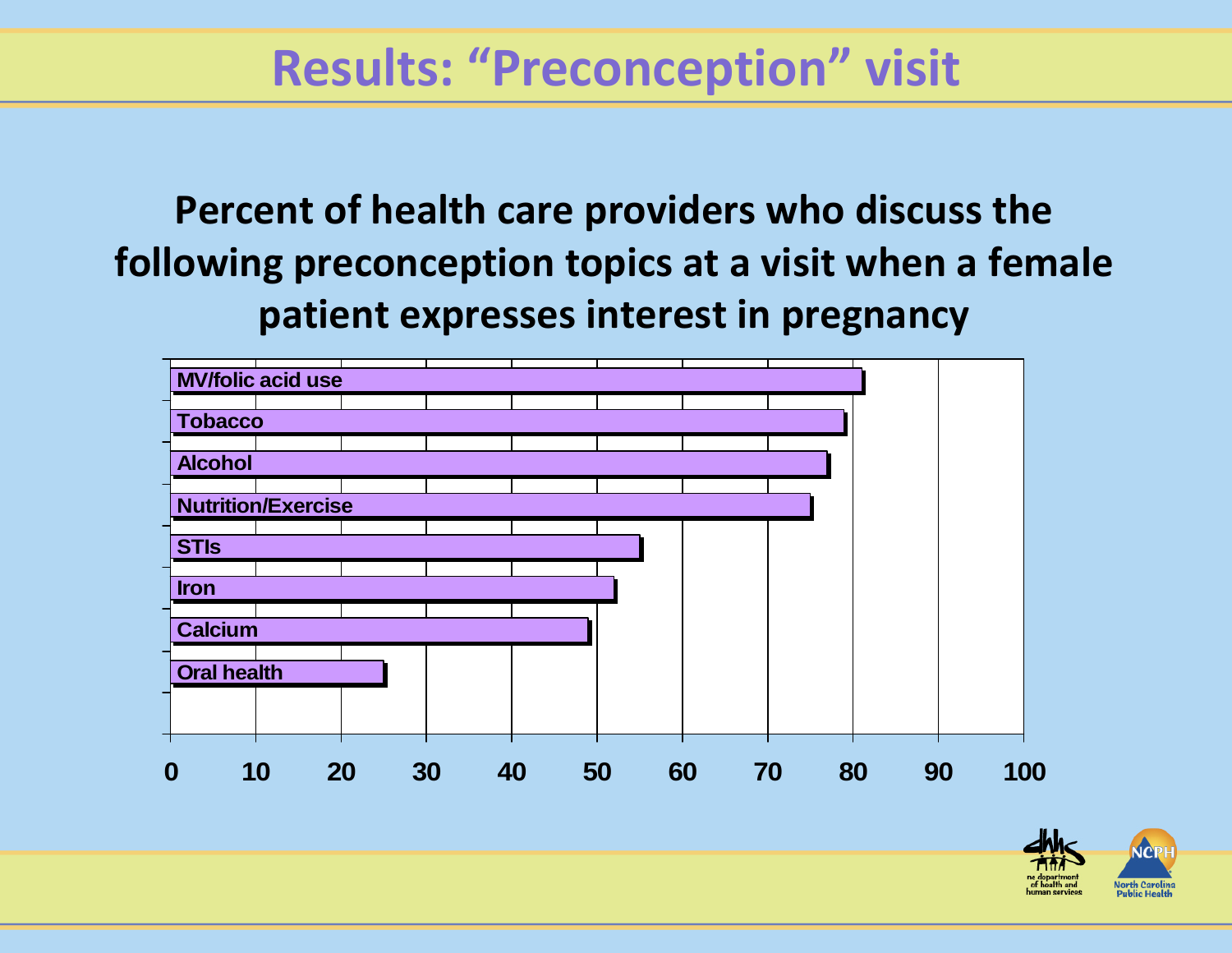# **Results: "Typical Practice"**

**Percent of health Results: "Typical Practice" care providers who** *inquire* **about folic acid/multivitamin use at:**



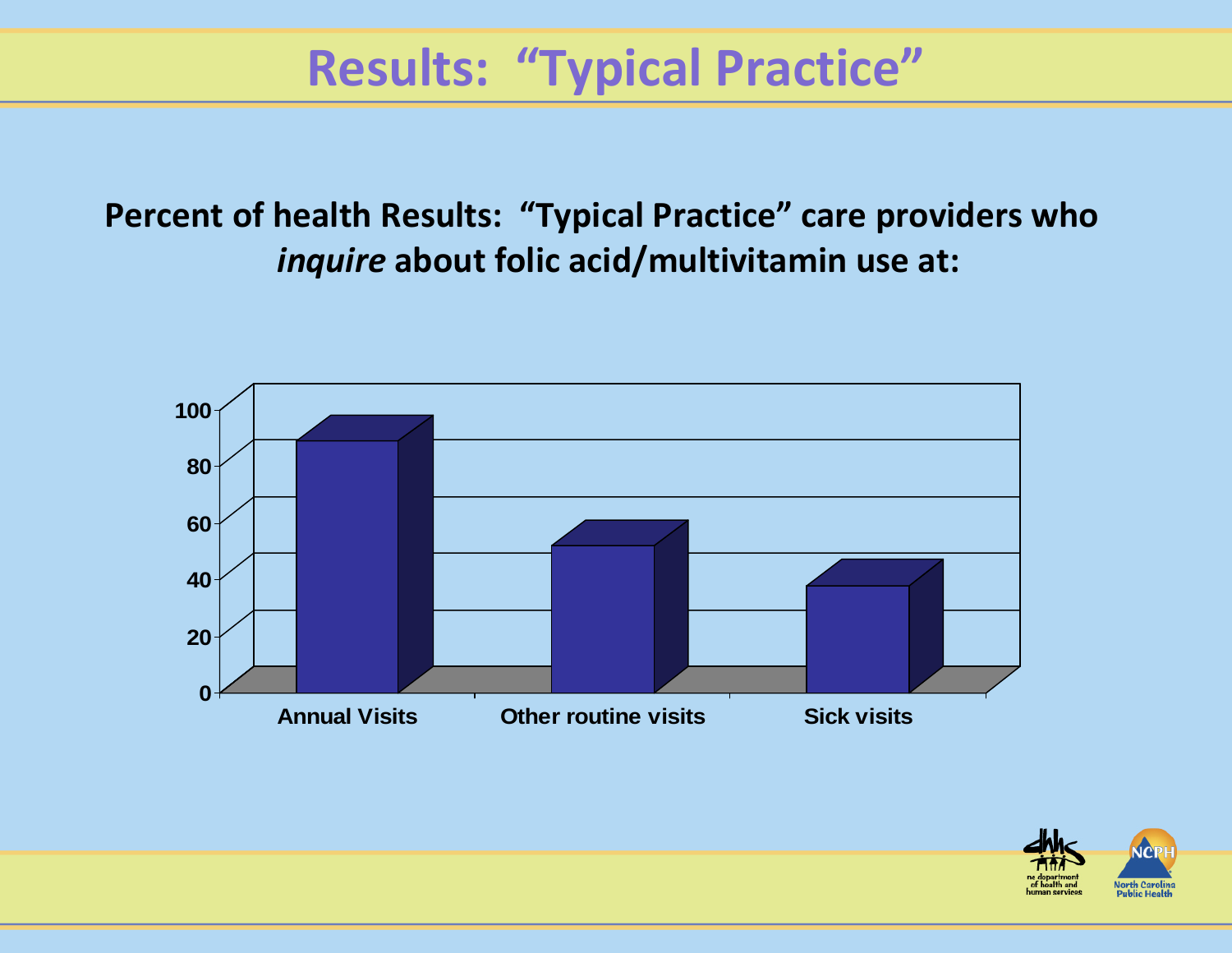### **Results: "Typical Practice"**

#### **Percent of health care providers who** *counsel* **about folic acid/multivitamin use at:**



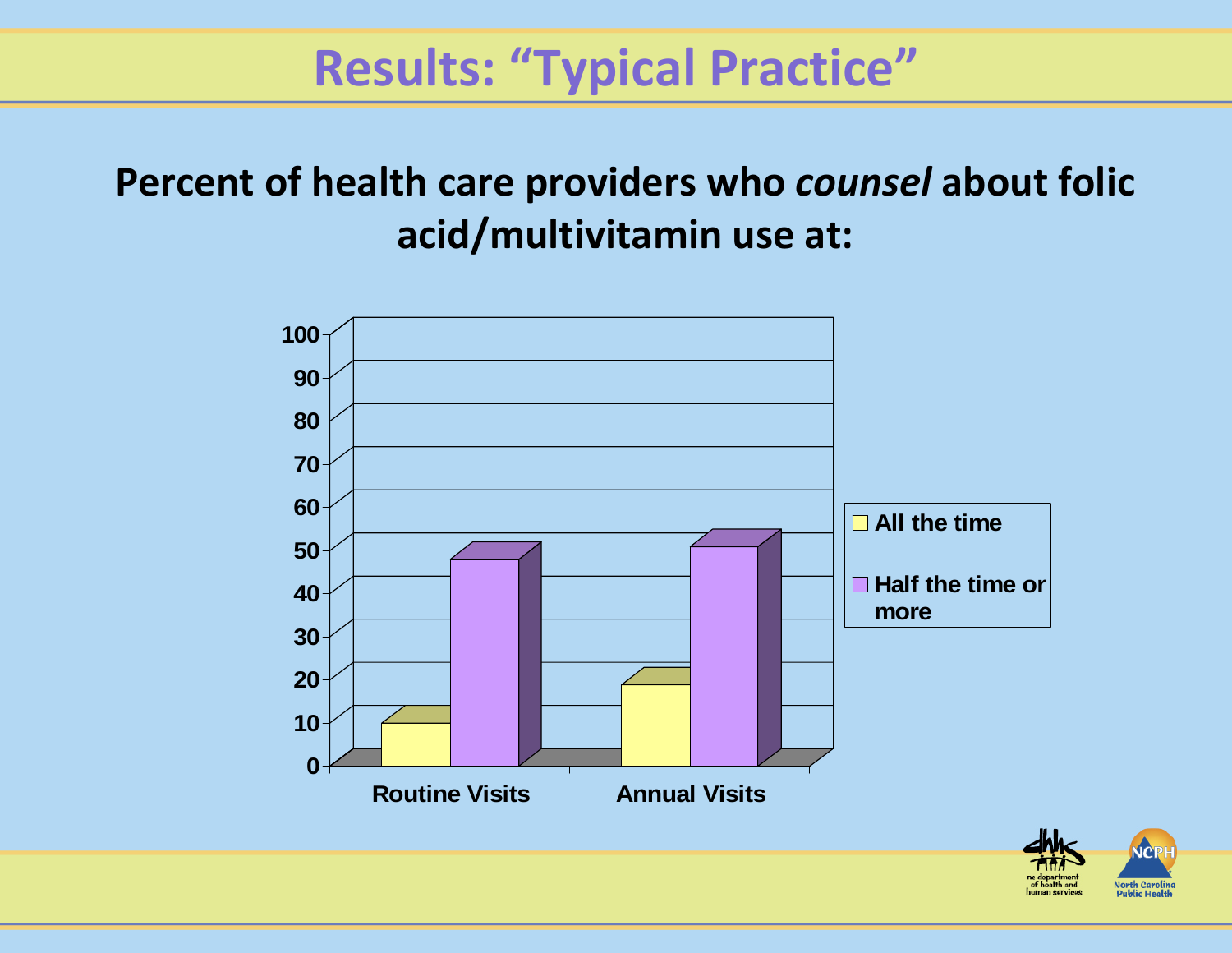# **Implications**

- If asked…providers do good job of preconception counseling **81% counsel about multivitamins/folic acid**
- If not asked...?

**19% always counsel about multivitamins/folic acid (annual)**

• Lost opportunities abound – half of U.S. pregnancies<br>unintended so most women are NOT likely to ask d so most women are NOT likely to ask

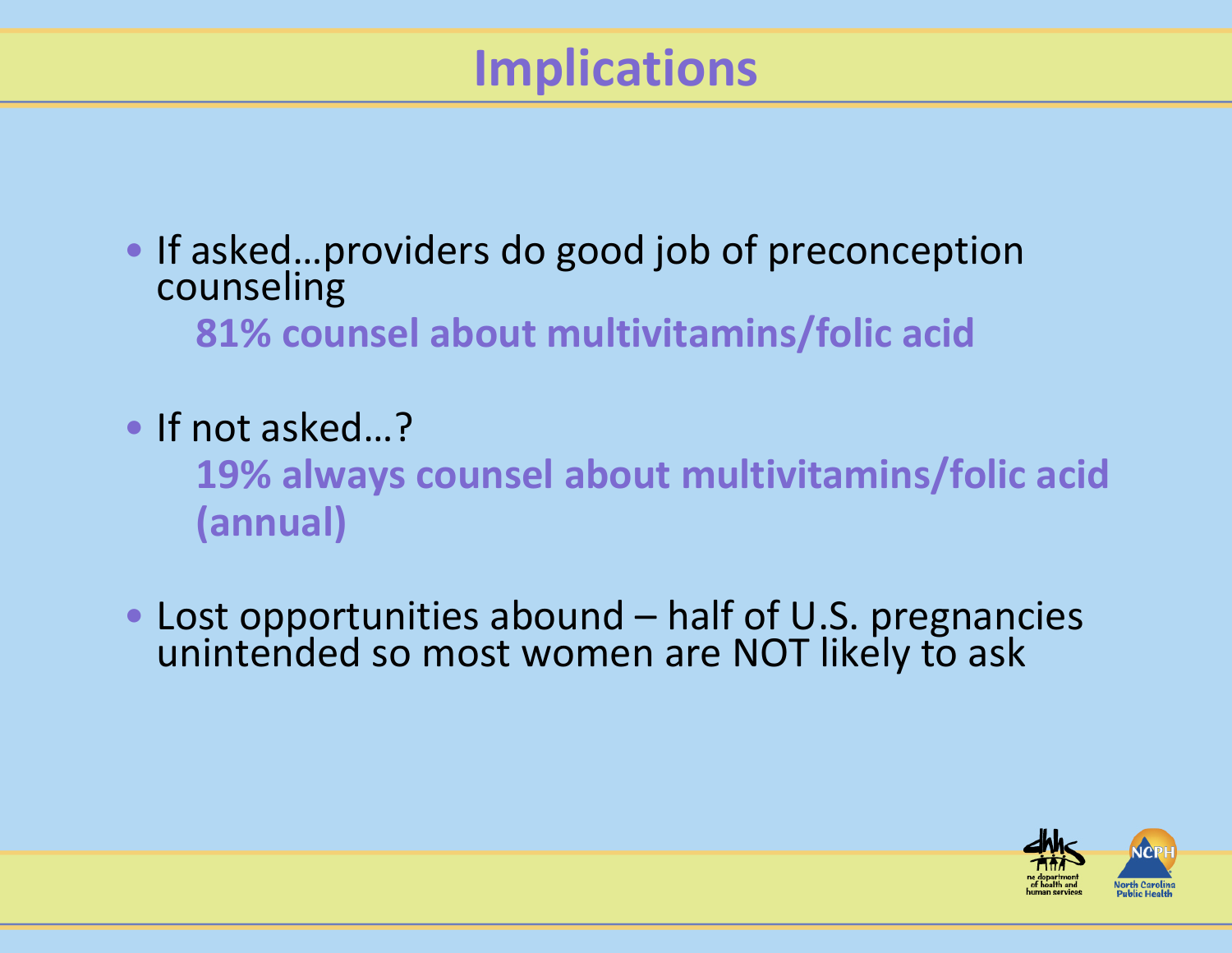#### **Recommending folic acid to women of childbearing age**

- A recent AJOG article outlined specific recommendations for the health promotion of all women of reproductive the health promotion of all women of reproductive age, irrespective of their intent to become pregnant.
- The article graded the preconception recommendations<br>based on strength and quality of evidence that supports based on strength and quality of evidence that supports the recommendation.
- Folic acid was given an A for strength of<br>recommendation (highest) and 1-a (high recommendation (highest) and 1-a (highest) for quality<br>of evidence. of evidence.
- "All women of reproductive age should be advised to ingest 400 mcg of synthetic folic acid daily from fortified<br>foods and/or supplements and to consume a balanced. foods and/or supplements and to consume a balanced,<br>healthy diet of folate-rich food."

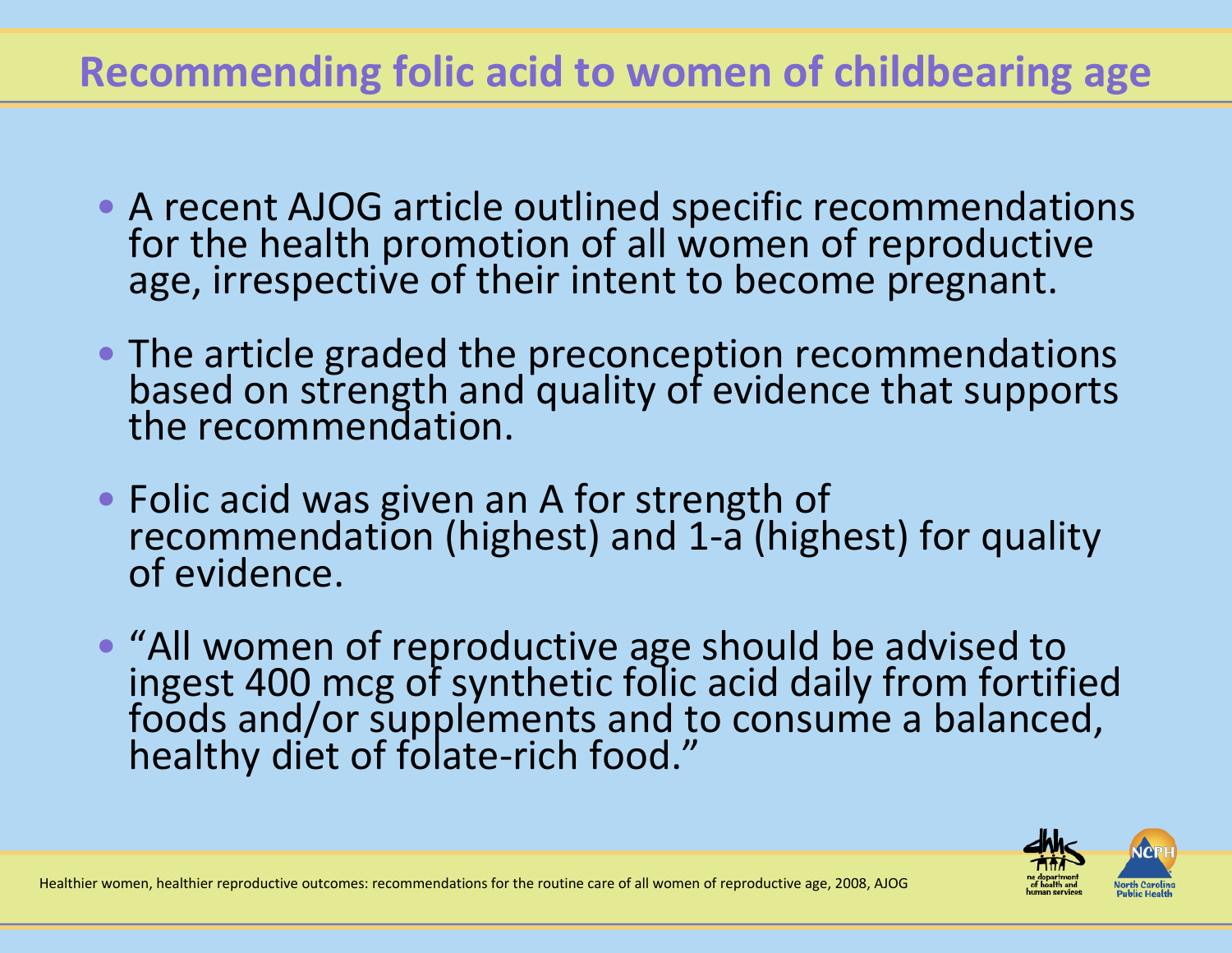#### **"Opportunistic"‐** Merry‐K Moos

"…every clinical encounter before pregnancy offers an opening to explore and reinforce health promotion by addressing such health topics as weight management, dietary supplements, exercise, immunization status, benefits of deliberate decisions regarding pregnancy and contraceptive options, protections against STIs, and avoidance of exposures that include tobacco, alcohol, and other drugs."

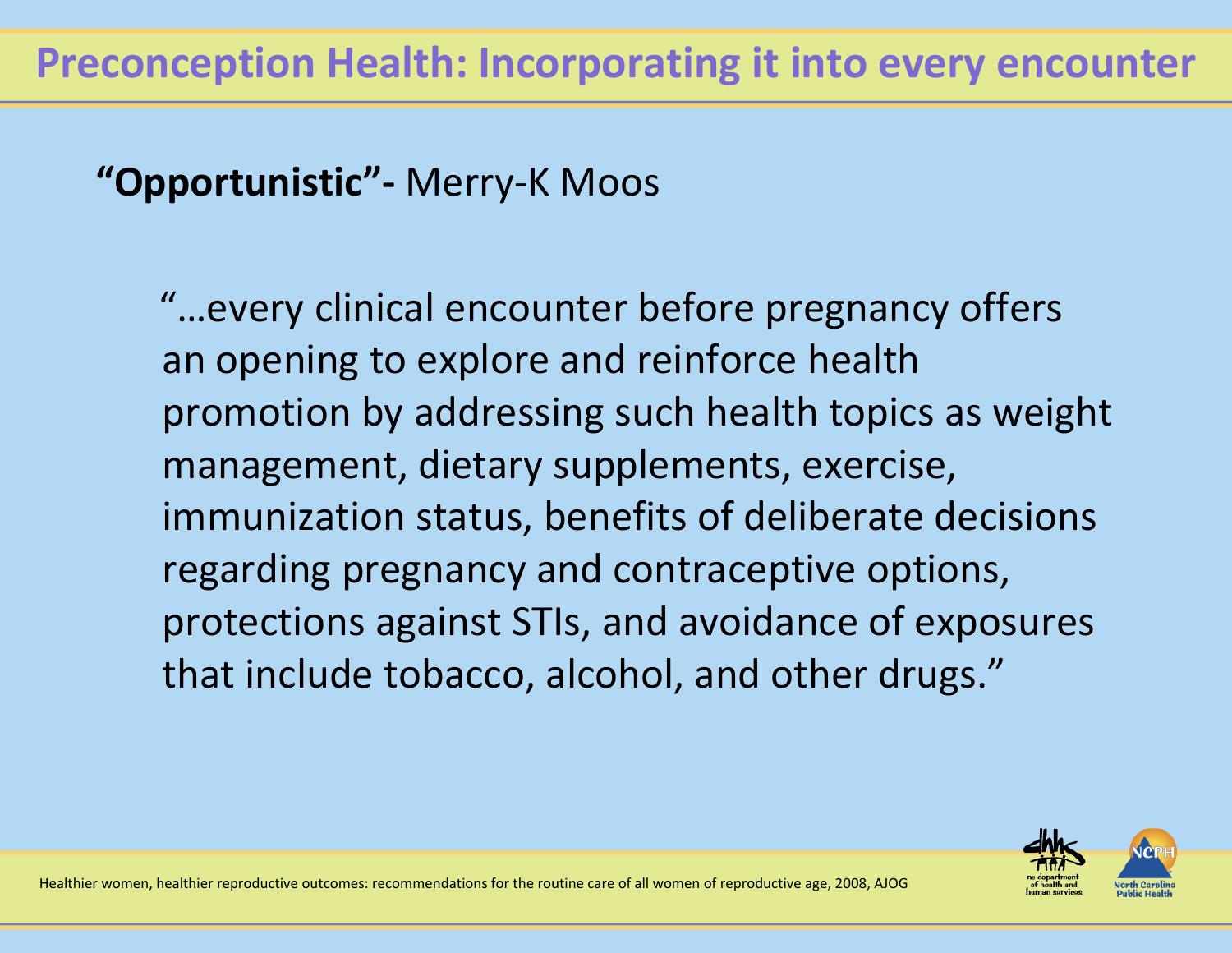# **How?**

- Work smarter not harder!
- Rather than adding yet another task to your checklist, integrate preconception health messages such as folic acid into your current conversations with patients
- Think about how individuals and entire practices can make changes to make this easy

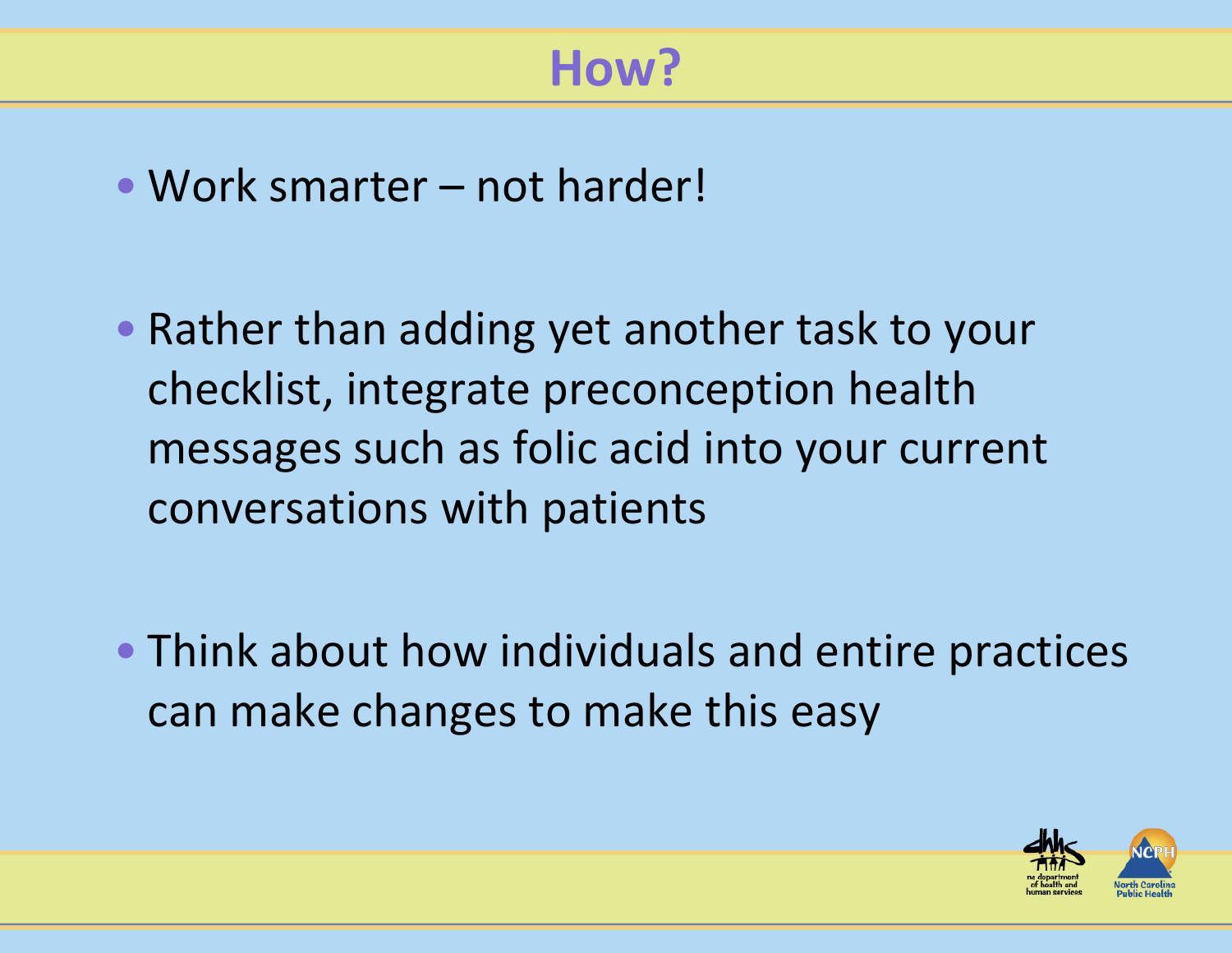# **How? Tips for you…**

#### **Make sure to share these helpful tips with your patients!**

Buying multivitamins:

- The store or generic forms are just as good as the name brand and often cost <sup>a</sup> lot less.
- They are often available at the different "dollar" stores.
- Remind patients to check the expiration date.
- Check the label for 400 mcg of folic acid.

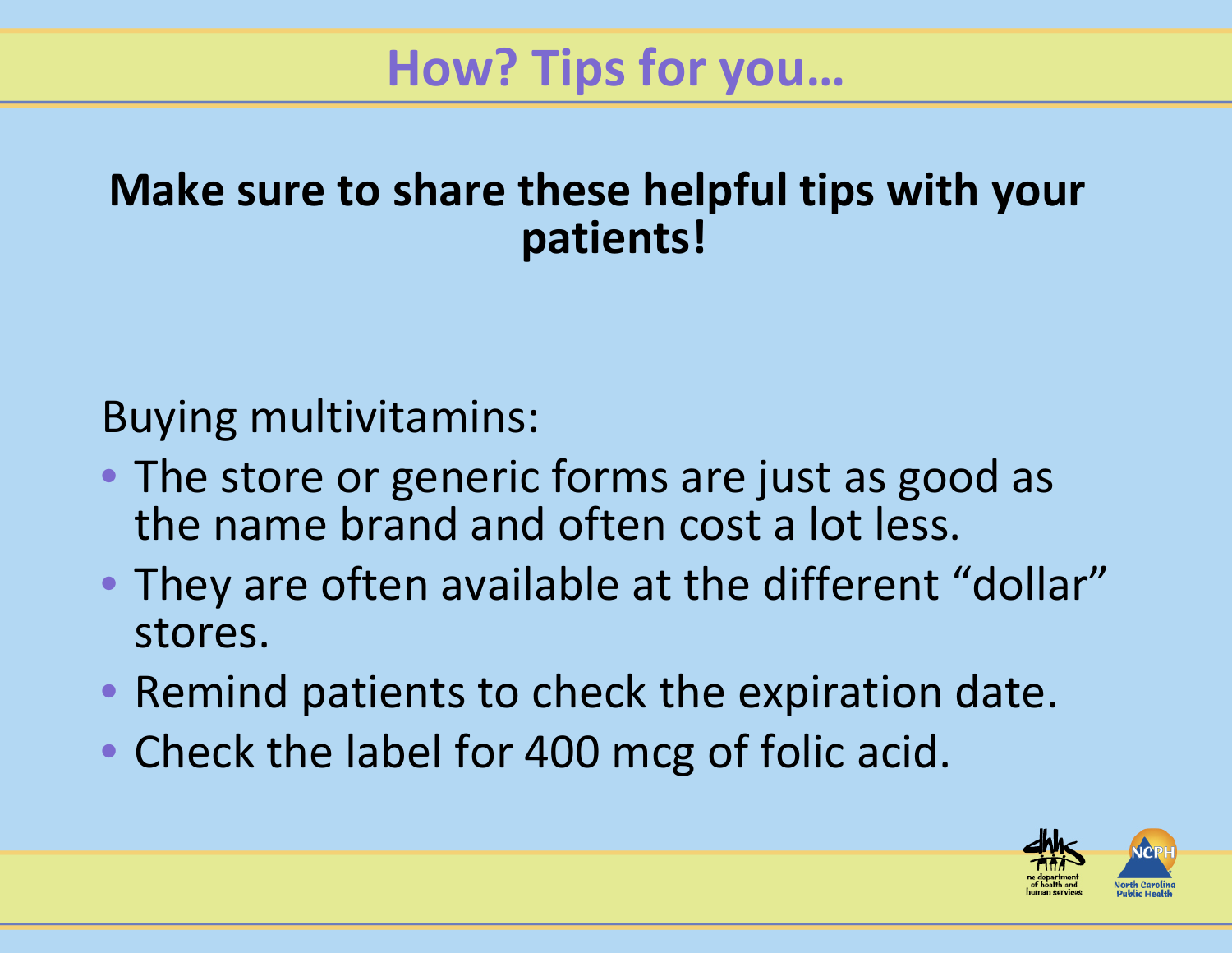# **How? Tips for you…**

#### **Taking multivitamins:**



- Remind patients to take only one per day.
- Suggest that patients make them <sup>a</sup> part of their daily routine by placing them near their toothbrush, computer, keys, or coffee maker.
- Suggest that patients take them with food or before they go to bed.
- If your patients don't like to swallow pills, they can buy <sup>a</sup> chewable or liquid form.
- Dispel the myth that multivitamins make you gain weight.

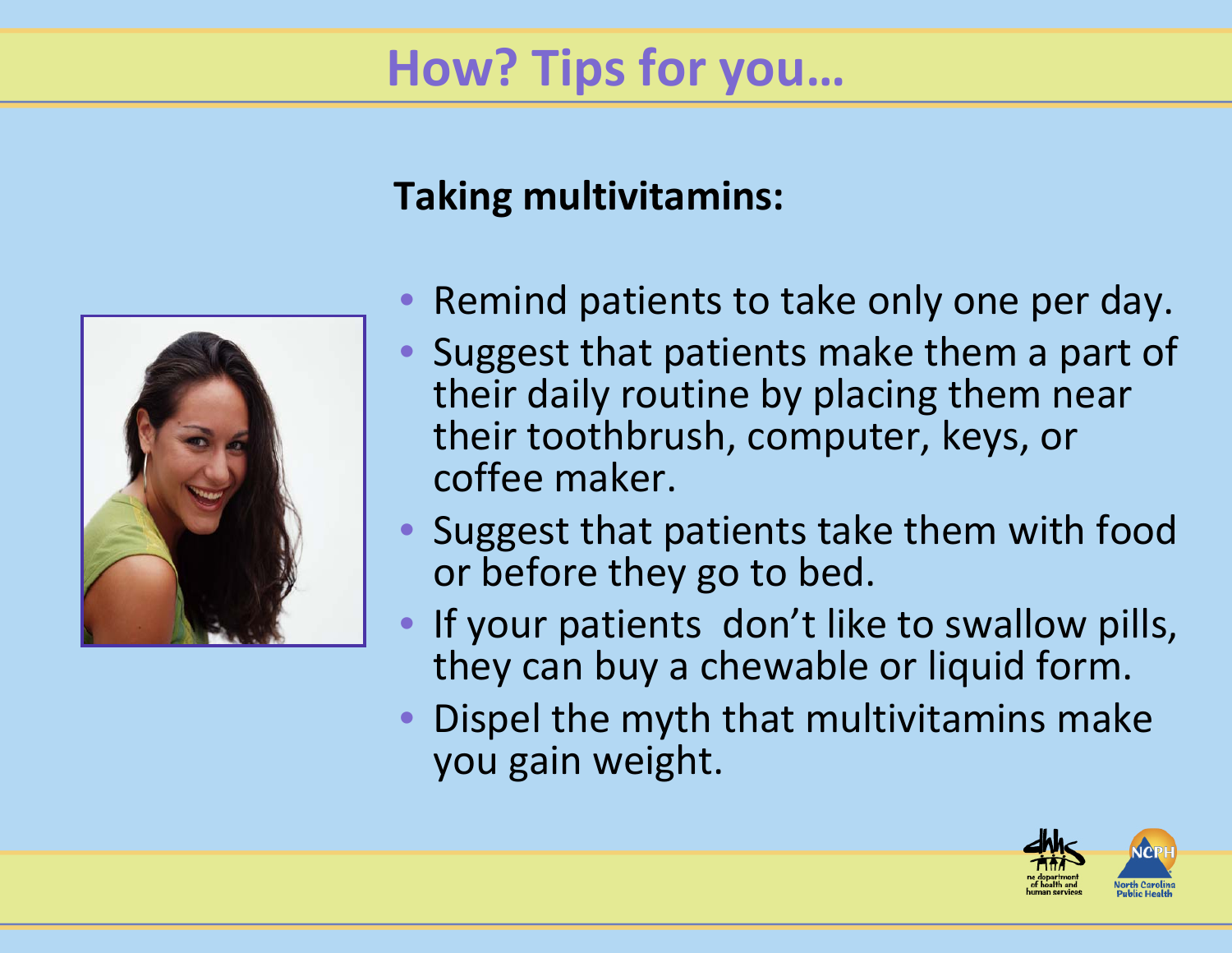# **How? Tips for your practice…**

- Add <sup>a</sup> multivitamin question to intake forms
- Have <sup>a</sup> folic acid office champion
- Distribute multivitamins as <sup>a</sup> teaching tool/reminder item
- Facilitate cross‐disciplinary discussions in your practice to determine who is counseling about what and how preconception counseling can happen effectively
- Empower nurses to take ownership and provide leadership in preconception health counseling – wellness is where nurses excel!

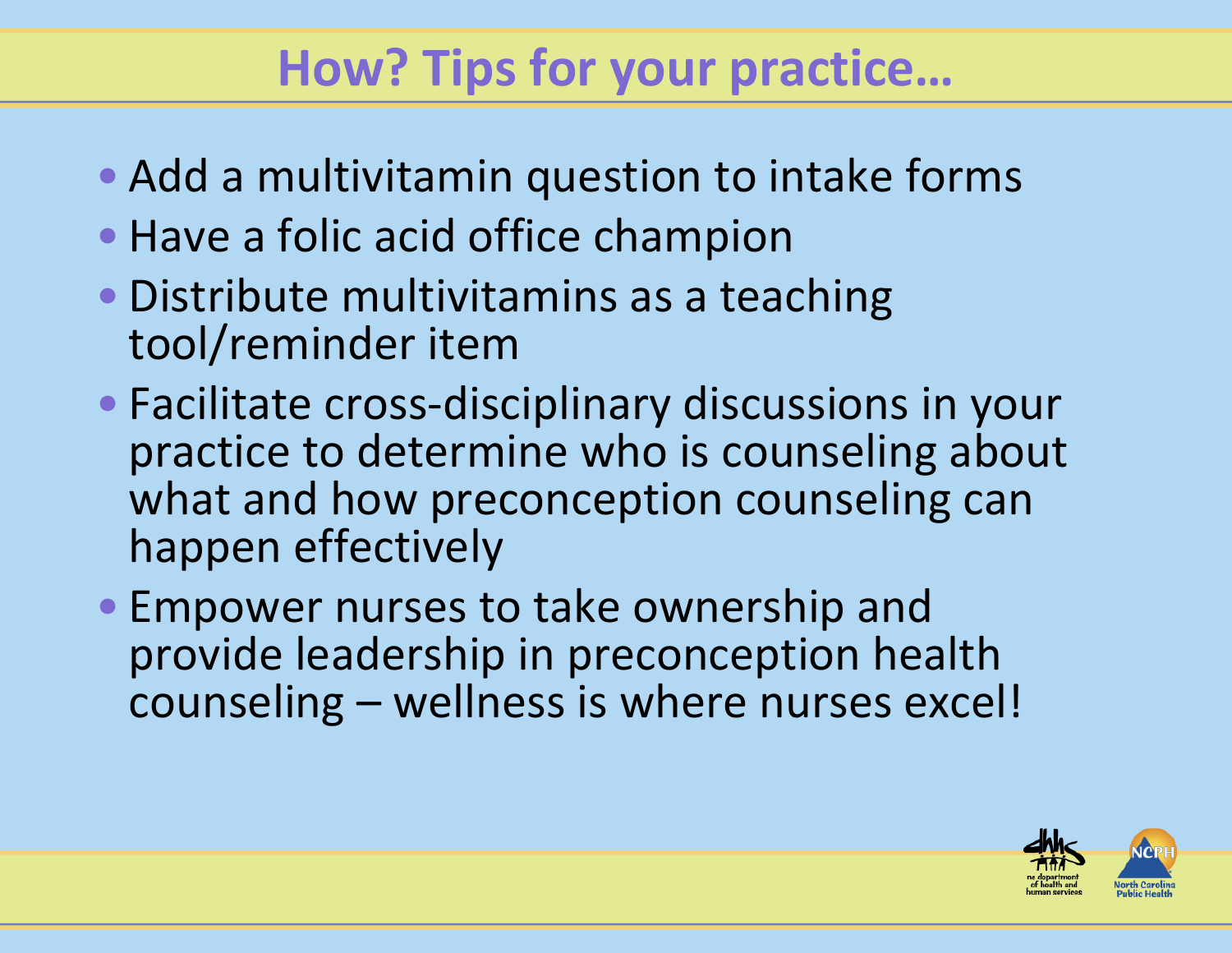# **Giving out vitamins works!**

- 24 local health departments in Western NC have participated in <sup>a</sup> MV distribution program since 2003
- Free bottles of 100 vitamins are given to patients along with verbal interaction with HCP and brochures
- Most recent evaluation: 322 phone surveys completed

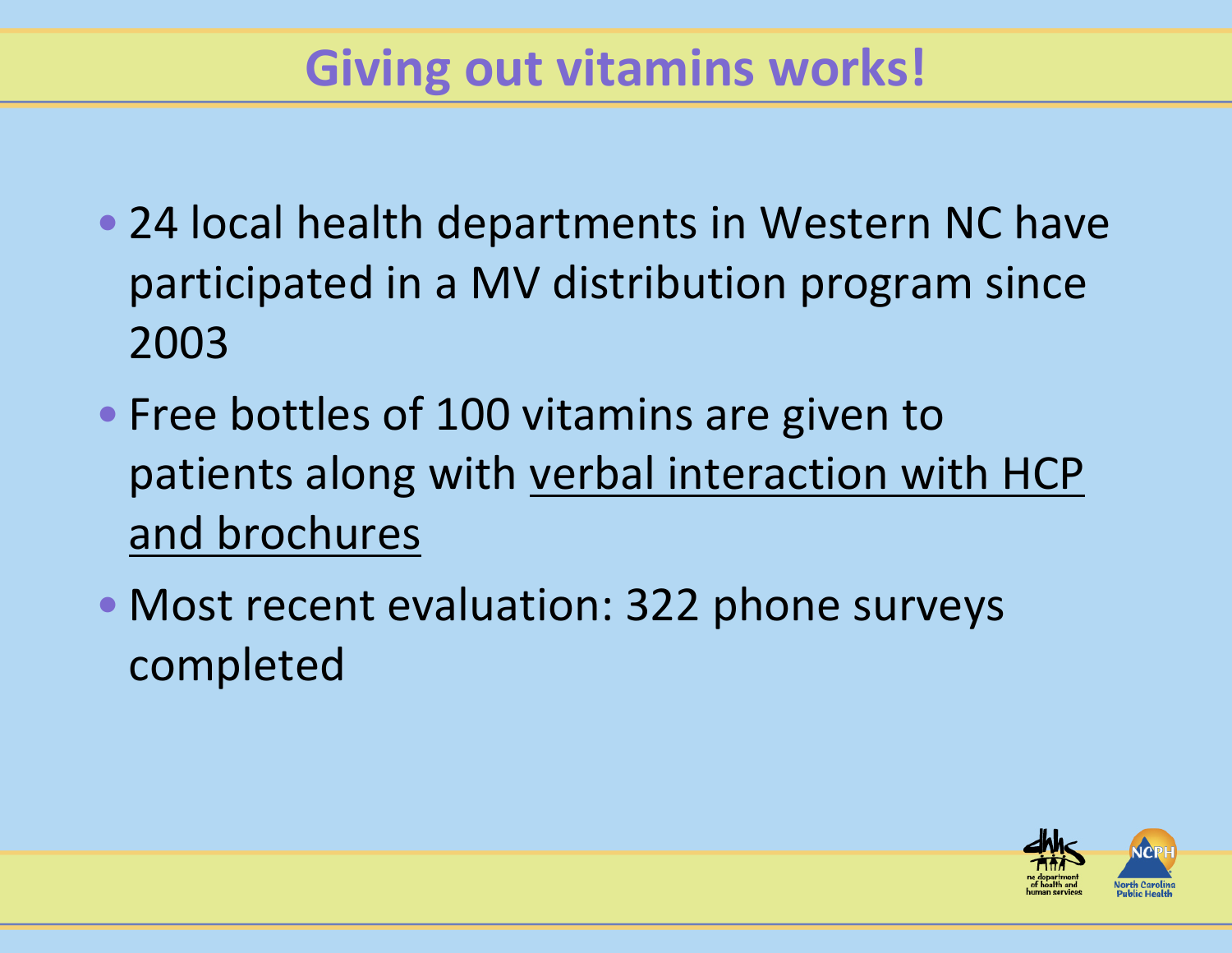- 25% reported taking <sup>a</sup> daily MV or folic acid supplement before intervention
- 53% reported taking <sup>a</sup> daily MV 8‐10 months later



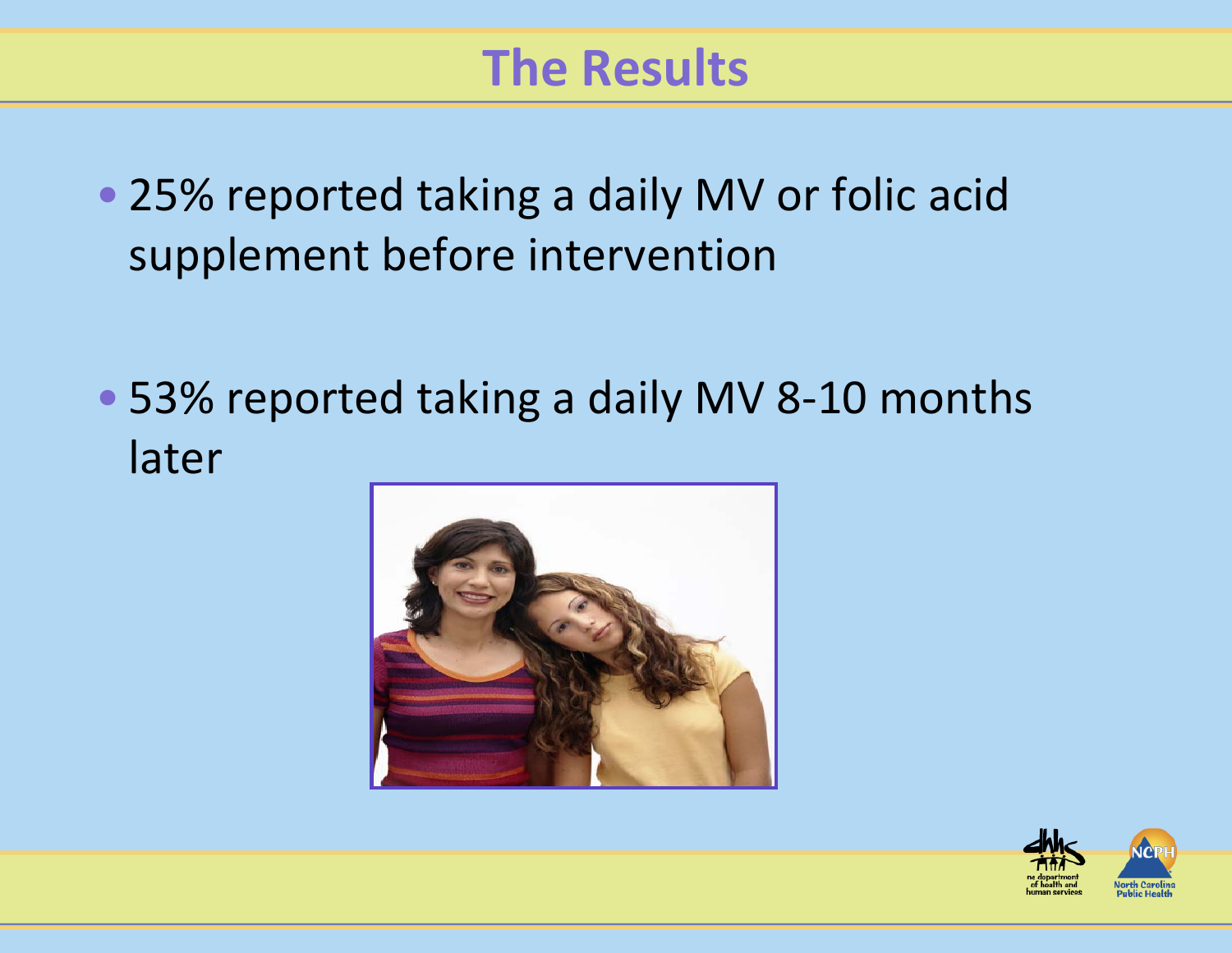- Race/ethnicity: Hispanic women reported the greatest increase in intake, with more than 3X as many taking <sup>a</sup> vitamin after the intervention.
- Age: Those younger than 25 years of age had the greatest increase in daily MV consumption.

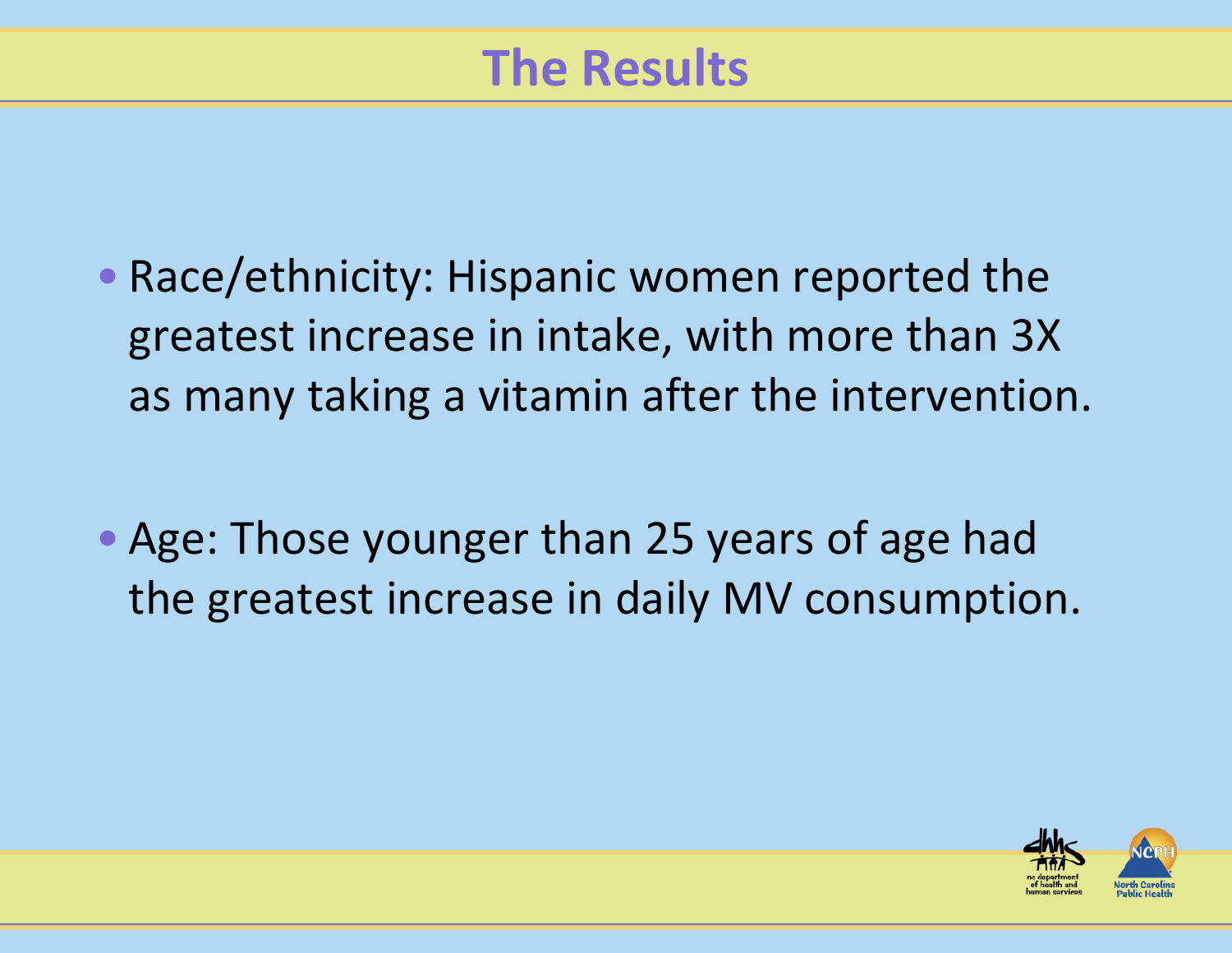# **Discussion**

- Think about how you currently recommend folic acid to your patients?
- What improvements can you make?
- What can you do to make those changes?
- What needs to happen in your practice so that women who may not be planning <sup>a</sup> pregnancy (but get pregnant next week) get this message at every visit?
- How can you make sure this happens in your office?

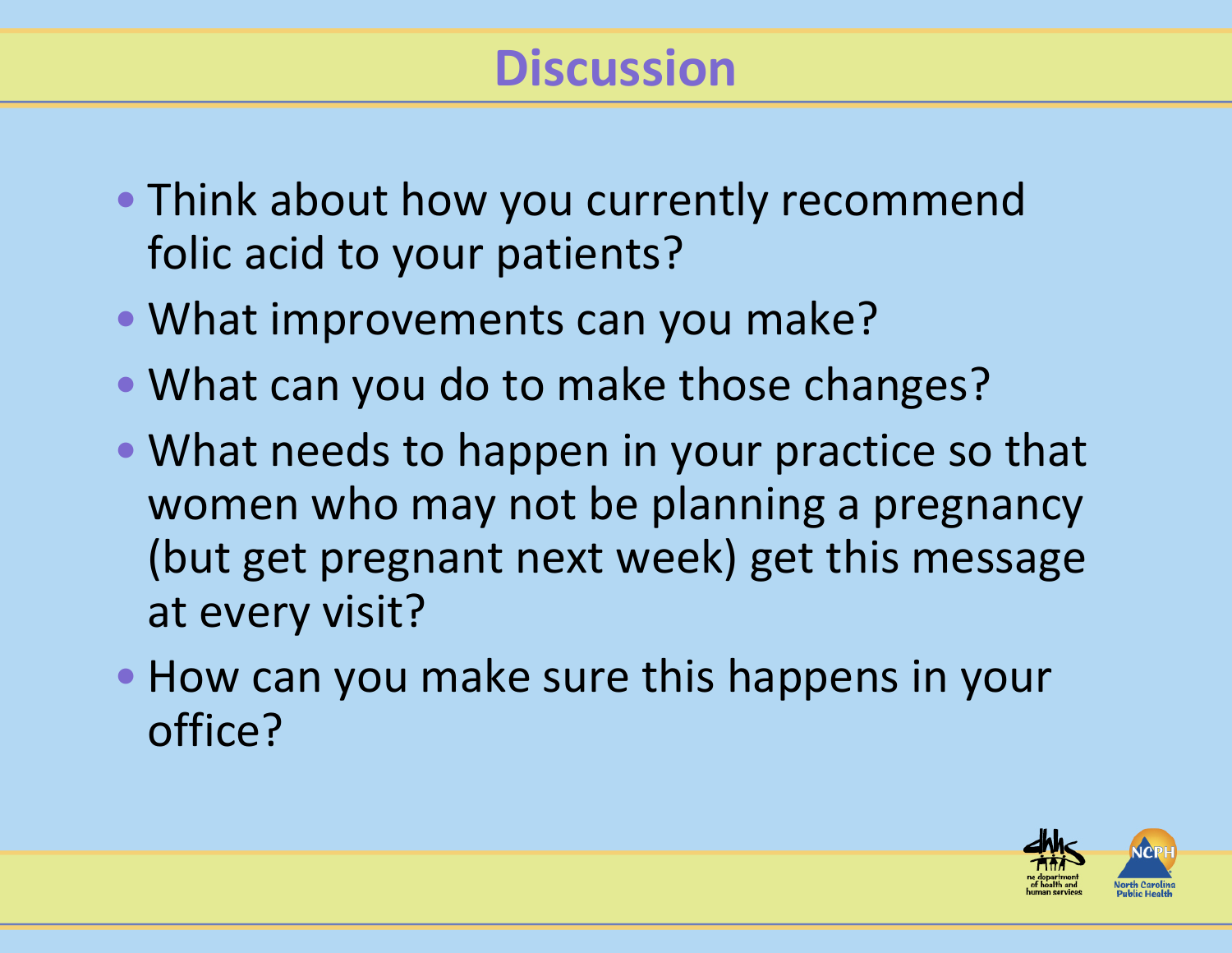**Now that you have thought about how you incorporate <sup>a</sup> preconception message like folic acid into your practice…**

• What other preconception messages can you work on/add?

• How & where can those messages be incorporated?

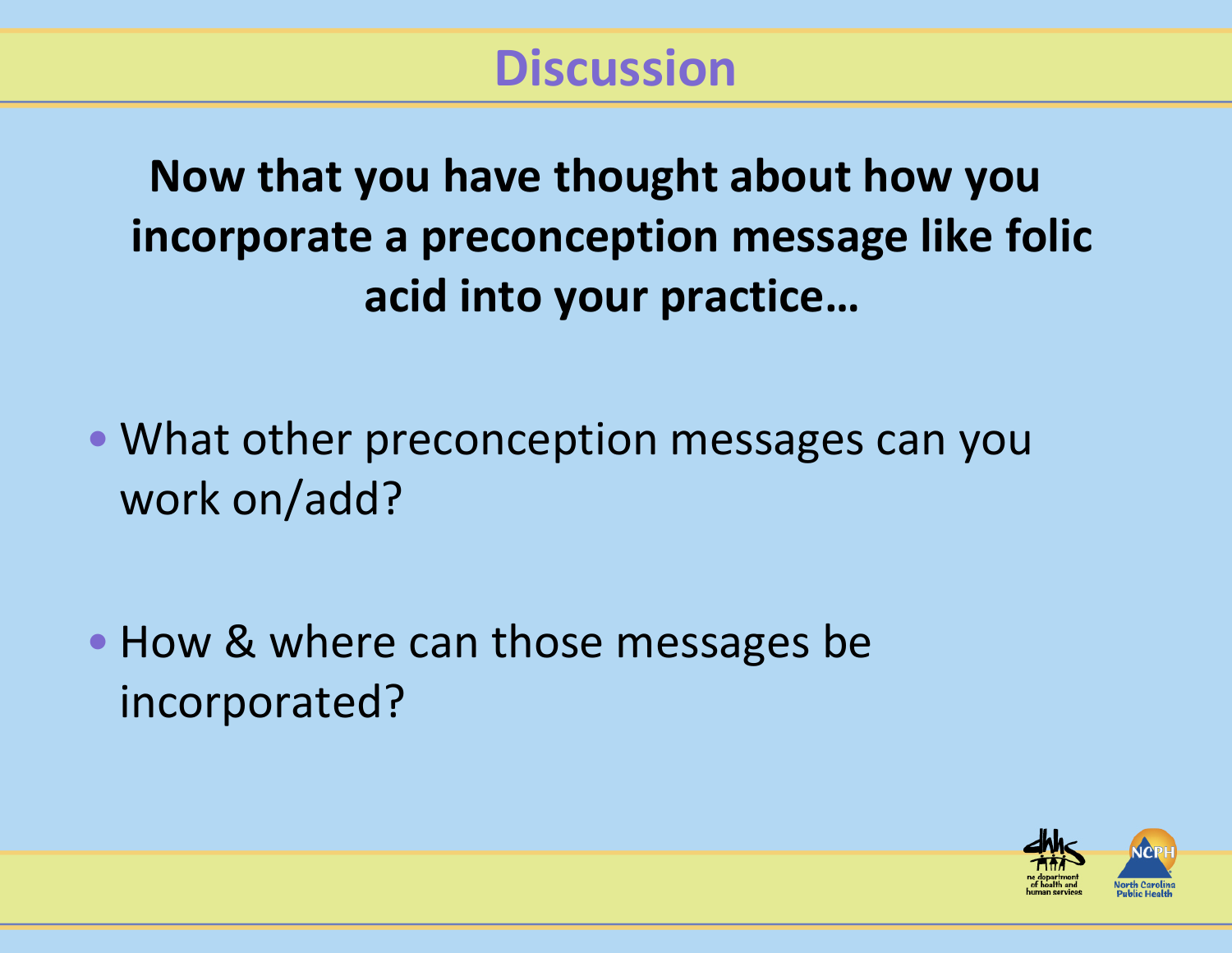#### **Get more information**

Gina SmithEastern Regional Coordinator NC Folic Acid Campaign

(252) 972‐4900 gsmith@marchofdimes.com

Our website has been redesigned and expanded! Please visit www.getfolic.com for more information and free educational materials.





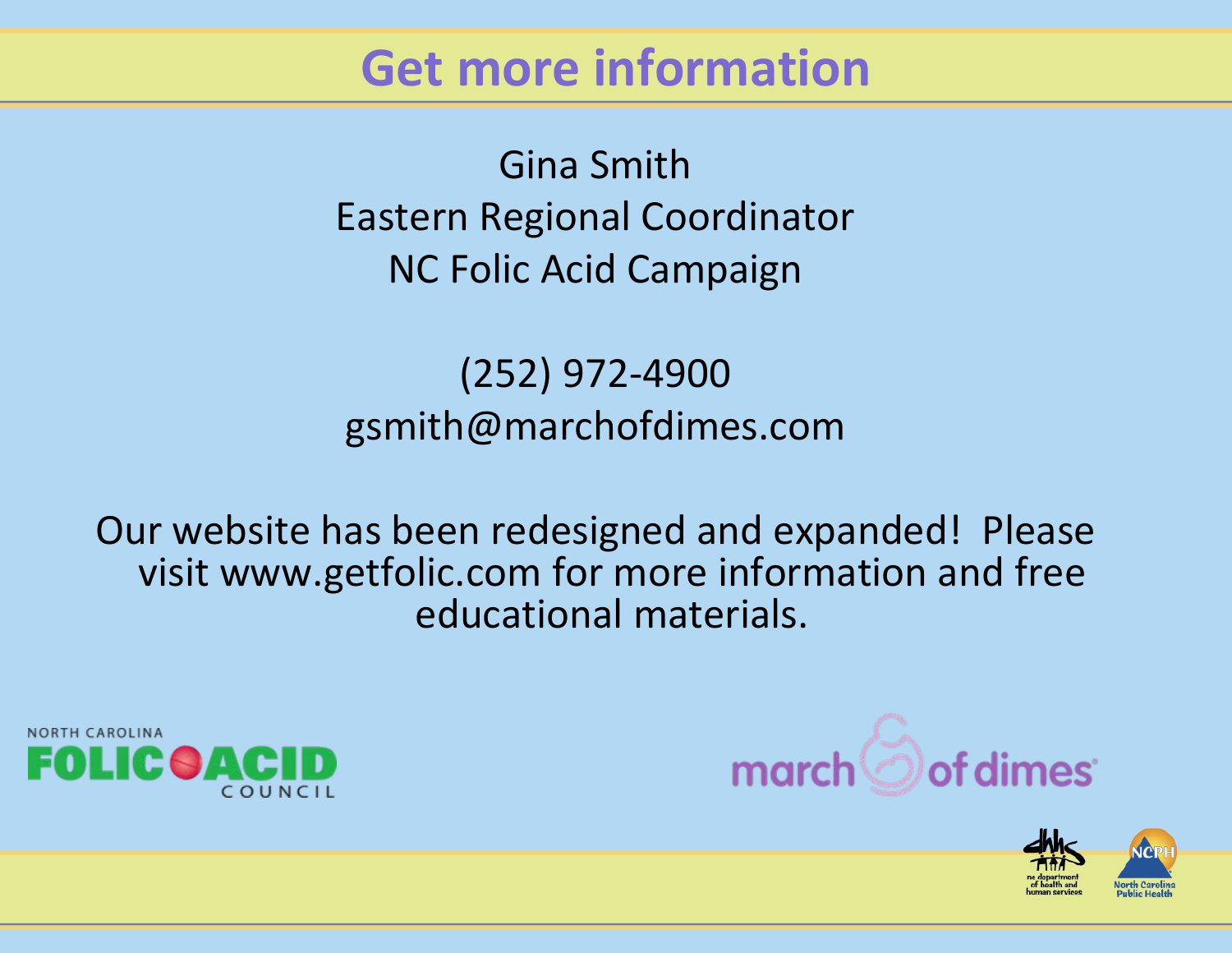# **References**

- Wilcox AJ, et al. "Folic Acid Supplements and the risk of facial clefts: A National population-based control study." *British Medical Journal,* Jan 2007*.*
- Goh YI, et al. "Prenatal multivitamin supplementation and rates of congenital anomalies: a meta-analysis." *Journal of Obstetrics and Gynecology of Canada* 28:680-689.
- Bodnar LM, et al. "Periconceptional Multivitamin Use Reduces the Risk of Preeclampsia". *The American Journal of Epidemiology,* June 13, 2006.
- Goh YI, et al. "Prenatal Multivitamin Supplementation and Rates of Pediatric Cancers: A Meta-Analysis." *Clinical Pharmacology & Therapeutics*. Vol. 81, No. 5, May 2007.
- Giovannucci E, et al. "Multivitamin Use, Folate, and Colon Cancer in Women in the Nurses' Health Study" *Ann Int Med*  October 1998 ; Volume 129 Issue 7, 517-524.